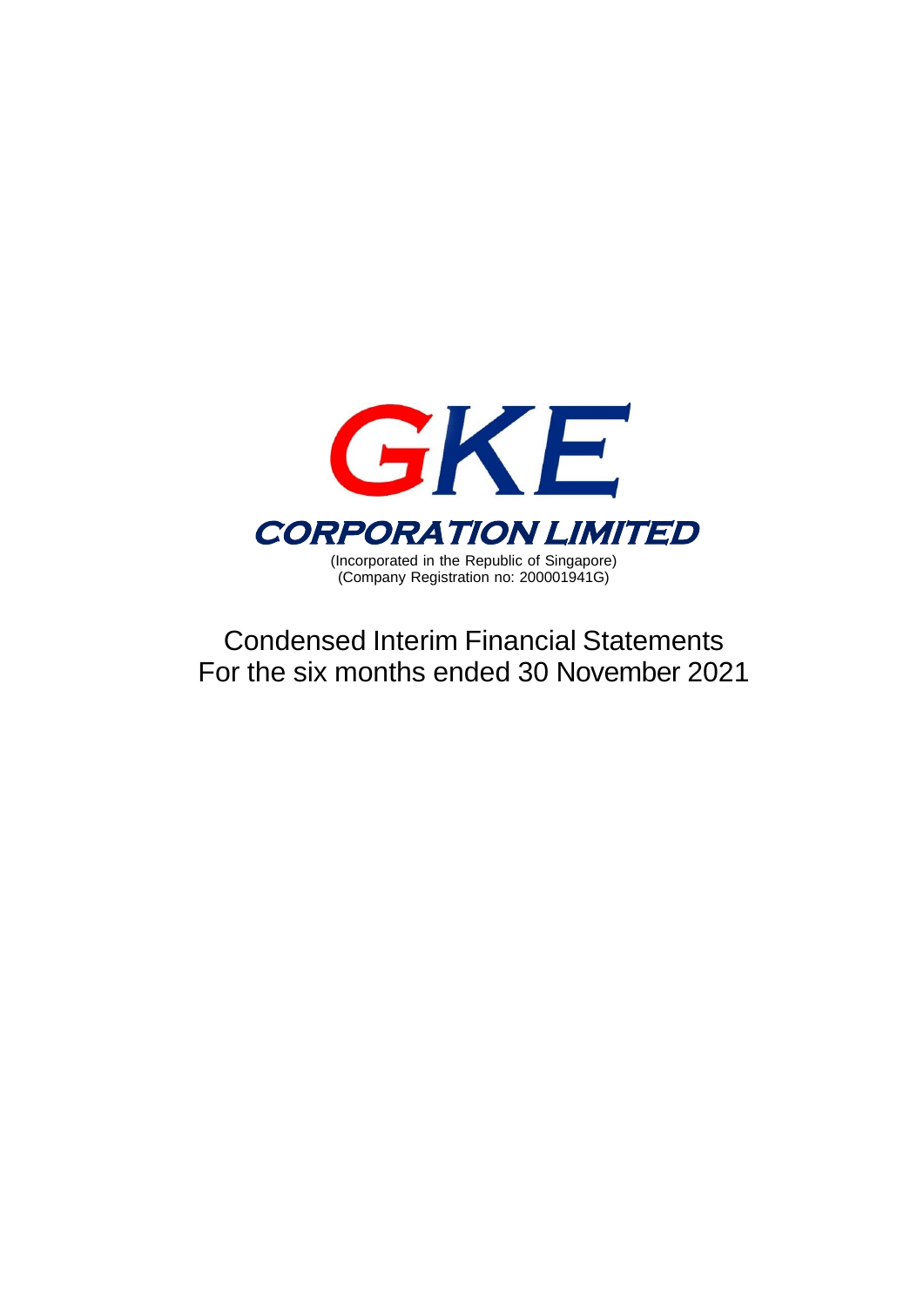(Company Registration No: 200001941G) Condensed Interim Financial Statements For The 6 Months Ended 30 November 2021

#### **Index Page**

| Condensed consolidated income statement                          |    |
|------------------------------------------------------------------|----|
| Condensed consolidated statement of comprehensive income         |    |
| Condensed balance sheets                                         | 5  |
| Condensed statement of changes in equity                         | 6  |
| Condensed consolidated statement of cash flows                   | 8  |
| Notes to the condensed interim consolidated financial statements | 10 |
| Other information required by Listing Rule Appendix 7.2          | 25 |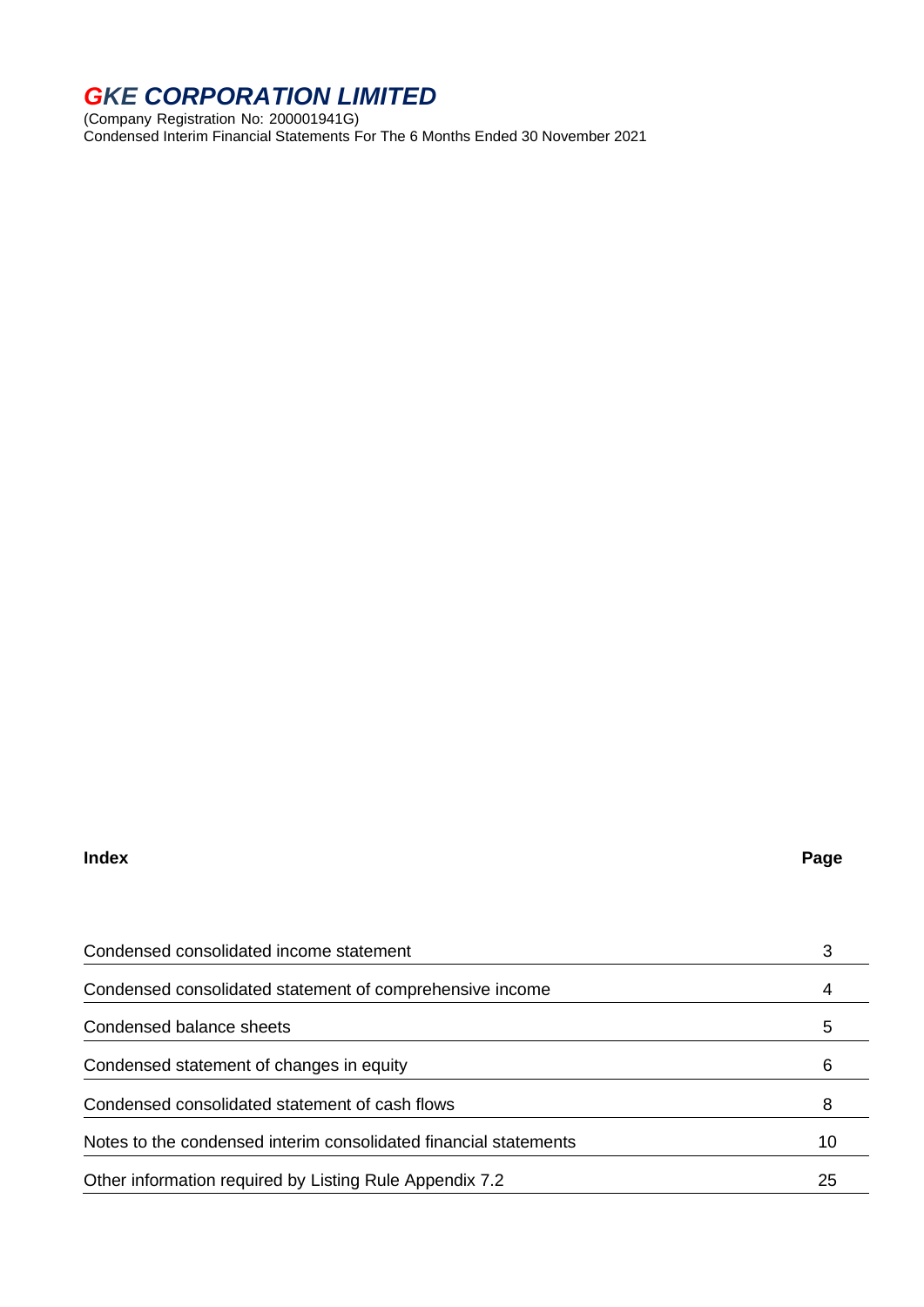(Company Registration No: 200001941G) Condensed Interim Financial Statements for the 6 months ended 30 November 2021

### **A. Condensed consolidated income statement**

|                                                                             | Group          |                        |                        |                |  |  |
|-----------------------------------------------------------------------------|----------------|------------------------|------------------------|----------------|--|--|
|                                                                             | <b>Note</b>    | 6 months<br>ended      | 6 months<br>ended      |                |  |  |
|                                                                             |                | 30 Nov 2021<br>S\$'000 | 30 Nov 2020<br>S\$'000 | Change<br>$\%$ |  |  |
| <b>Revenue</b><br>Cost of sales                                             | 5              | 54,984<br>(41, 268)    | 60,050<br>(45, 510)    | (8.4)<br>(9.3) |  |  |
| <b>Gross profit</b>                                                         |                | 13,716                 | 14,540                 | (5.7)          |  |  |
| Other income                                                                | 6.1            | 1,076                  | 3,230                  | (66.7)         |  |  |
| <b>Expenses</b><br>- Marketing and distribution costs                       |                | (100)                  | (175)                  | (42.9)         |  |  |
| - Administrative expenses<br>- Finance costs                                |                | (8,276)<br>(1, 456)    | (6, 532)<br>(1, 496)   | 26.7<br>(2.7)  |  |  |
| - Other credit<br>Share of results of associates                            |                | 580<br>118             | 131<br>(73)            | 342.7<br>N.M.  |  |  |
| <b>Profit before tax</b>                                                    | 6.1            | 5,658                  | 9,625                  | (41.2)         |  |  |
| Tax expense                                                                 | $\overline{7}$ | (1, 845)               | (2, 915)               | (36.7)         |  |  |
| Profit for the period                                                       |                | 3,813                  | 6,710                  | (43.2)         |  |  |
| Profit attributable to:                                                     |                |                        |                        |                |  |  |
| Owners of the Company<br>Non-controlling interests                          |                | 3,813                  | 6,522<br>188           | (41.5)<br>N.M. |  |  |
|                                                                             |                | 3,813                  | 6,710                  | (43.2)         |  |  |
| Earning per share (cents per share)<br>attributable to owner of the company |                |                        |                        |                |  |  |
| - Basic                                                                     | 9              | 0.49                   | 0.84                   | (41.7)         |  |  |
| - Diluted                                                                   | 9              | 0.49                   | 0.84                   | (41.7)         |  |  |

N.M. denotes not meaningful.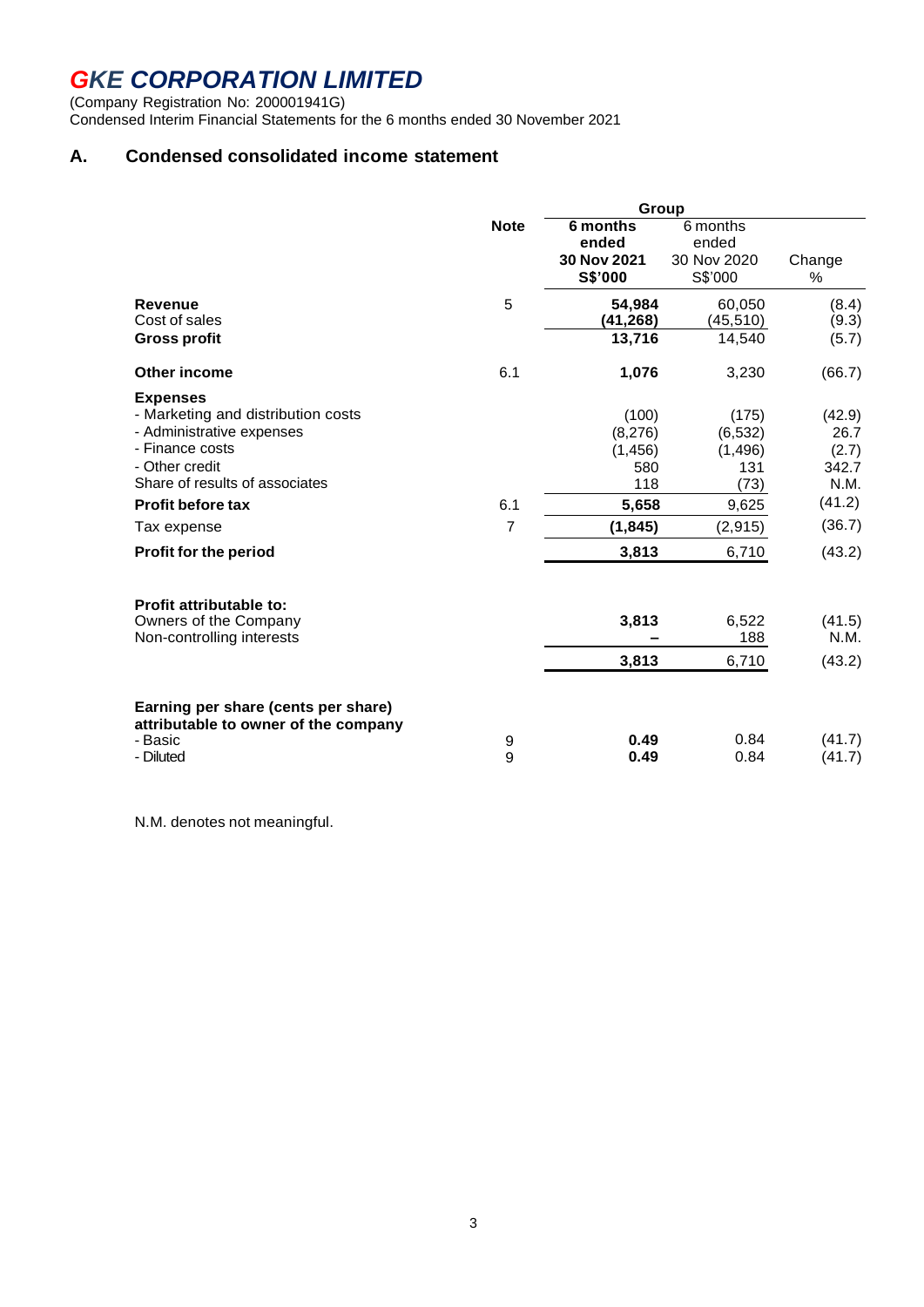(Company Registration No: 200001941G) Condensed Interim Financial Statements for the 6 months ended 30 November 2021

### **B. Condensed consolidated statement of comprehensive income**

|                                                                                                                         | Group                                       |                                             |                |  |  |
|-------------------------------------------------------------------------------------------------------------------------|---------------------------------------------|---------------------------------------------|----------------|--|--|
|                                                                                                                         | 6 months<br>ended<br>30 Nov 2021<br>S\$'000 | 6 months<br>ended<br>30 Nov 2020<br>S\$'000 | Change<br>℅    |  |  |
| <b>Profit for the period</b>                                                                                            | 3,813                                       | 6,710                                       | (43.2)         |  |  |
| Other comprehensive income, net of tax:<br>Foreign currency translation<br>Net change in fair value of cash flow hedges | 744<br>450                                  | 821<br>434                                  | (9.4)<br>3.7   |  |  |
| Other comprehensive income, net of tax                                                                                  | 1,194                                       | 1,255                                       | (4.9)          |  |  |
| Total comprehensive income for the period                                                                               | 5,007                                       | 7,965                                       | (37.1)         |  |  |
| Profit attributable to:<br>Owners of the Company<br>Non-controlling interests                                           | 5,007                                       | 7,698<br>267                                | (35.0)<br>N.M. |  |  |
| Total comprehensive income for the period                                                                               | 5,007                                       | 7,965                                       | (37.1)         |  |  |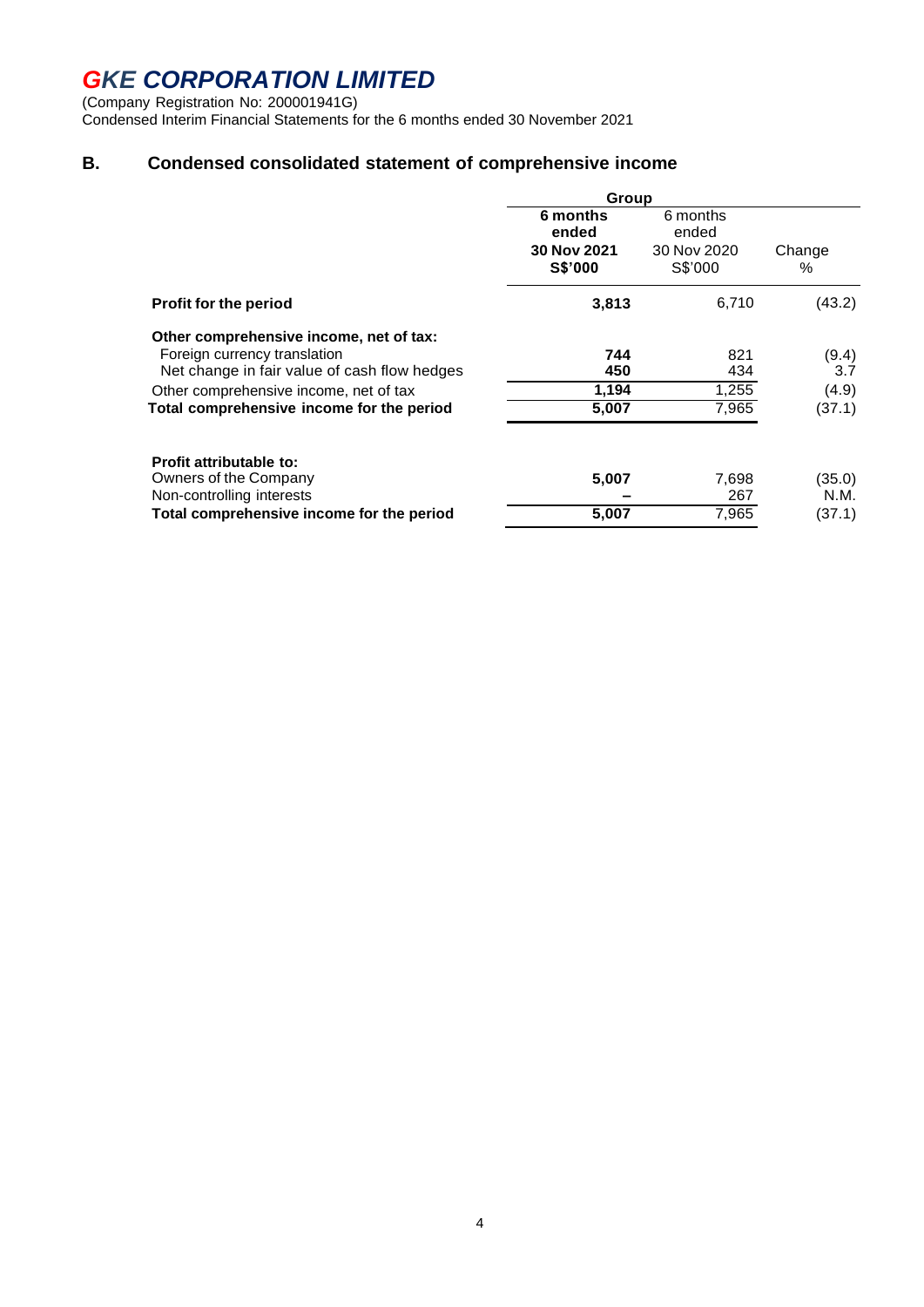(Company Registration No: 200001941G) Condensed Interim Financial Statements for the 6 months ended 30 November 2021

### **C. Condensed Balance Sheets**

|                                                            |                |                 | Group           | Company        |                |  |
|------------------------------------------------------------|----------------|-----------------|-----------------|----------------|----------------|--|
|                                                            | <b>Note</b>    | 30 Nov<br>2021  | 31 May<br>2021  | 30 Nov<br>2021 | 31 May<br>2021 |  |
|                                                            |                | S\$'000         | S\$'000         | S\$'000        | S\$'000        |  |
| <b>ASSETS</b>                                              |                |                 |                 |                |                |  |
| <b>Non-current assets</b>                                  |                |                 |                 |                |                |  |
| Property, plant and equipment                              | 11             | 121,588         | 123,394         | 222            | 245            |  |
| Intangible assets                                          | 12             | 4,756           | 4,874           |                |                |  |
| Investments in subsidiaries<br>Investments in associates   |                | 2,066           | 1,884           | 43,792         | 43,792         |  |
| Financial assets at fair value through                     |                |                 |                 |                |                |  |
| profit or loss                                             |                | 275             | 267             | 158            | 155            |  |
| Other receivables                                          | 4              |                 |                 | 9,795          | 9,737          |  |
| Total non-current assets                                   |                | 128,685         | 130,419         | 53,967         | 53,929         |  |
|                                                            |                |                 |                 |                |                |  |
| <b>Current assets</b><br>Inventories                       |                | 726             | 687             |                |                |  |
| Trade and other receivables                                | $\overline{4}$ | 50,819          | 48,414          | 13,186         | 11,618         |  |
| Prepaid operating expenses                                 |                | 1,788           | 1,663           | 40             | 33             |  |
| Cash and short-term deposit                                |                | 27,566          | 30,889          | 7,280          | 13,489         |  |
| <b>Total current assets</b>                                |                | 80,899          | 81,653          | 20,506         | 25,140         |  |
| <b>Total assets</b>                                        |                | 209,584         | 212,072         | 74,473         | 79,069         |  |
|                                                            |                |                 |                 |                |                |  |
| <b>EQUITY AND LIABILITIES</b>                              |                |                 |                 |                |                |  |
| <b>Equity</b>                                              |                |                 |                 |                |                |  |
| Share capital                                              |                | 85,145          | 85,145          | 85,145         | 85,145         |  |
| <b>Treasury shares</b><br>Retained earnings/ (accumulated  |                | (1, 531)        | (1,531)         | (1,531)        | (1,531)        |  |
| losses)                                                    |                | 5,215           | 4,502           | (30, 700)      | (26, 965)      |  |
| Other reserves                                             |                | 1,453           | 259             | (97)           | (97)           |  |
| <b>Total equity</b>                                        |                | 90,282          | 88,375          | 52,817         | 56,552         |  |
|                                                            |                |                 |                 |                |                |  |
| <b>Non-current liabilities</b><br><b>Other liabilities</b> |                | 2,243           | 2,322           |                |                |  |
| <b>Borrowings</b>                                          | 13             | 49,188          | 52,907          | 2,088          | 2,455          |  |
| Lease liabilities                                          | 13             | 23,274          | 24,604          | 76             |                |  |
| Deferred tax liabilities                                   |                | 1,199           | 1,218           | 14             | 14             |  |
| Total non-current liabilities                              |                | 75,904          | 81,051          | 2,178          | 2,469          |  |
| <b>Current liabilities</b>                                 |                |                 |                 |                |                |  |
| Trade and other payables                                   | 4              | 16,382          | 16,709          | 17,565         | 17,512         |  |
| <b>Other liabilities</b>                                   |                | 7,924           | 7,813           | 1,092          | 1,767          |  |
| Derivative financial liabilities                           |                | 914             | 1,364           |                |                |  |
| <b>Borrowings</b>                                          | 13             | 10,789          | 9,932           | 731            | 545            |  |
| Lease liabilities                                          | 13             | 5,940           | 5,728           | 35             | 130            |  |
| Tax payable<br><b>Total current liabilities</b>            |                | 1,449<br>43,398 | 1,100<br>42,646 | 55<br>19,478   | 94<br>20,048   |  |
| <b>Total liabilities</b>                                   |                | 119,302         | 123,697         | 21,656         | 22,517         |  |
|                                                            |                |                 |                 |                |                |  |
| <b>Total equity and liabilities</b>                        |                | 209,584         | 212,072         | 74,473         | 79,069         |  |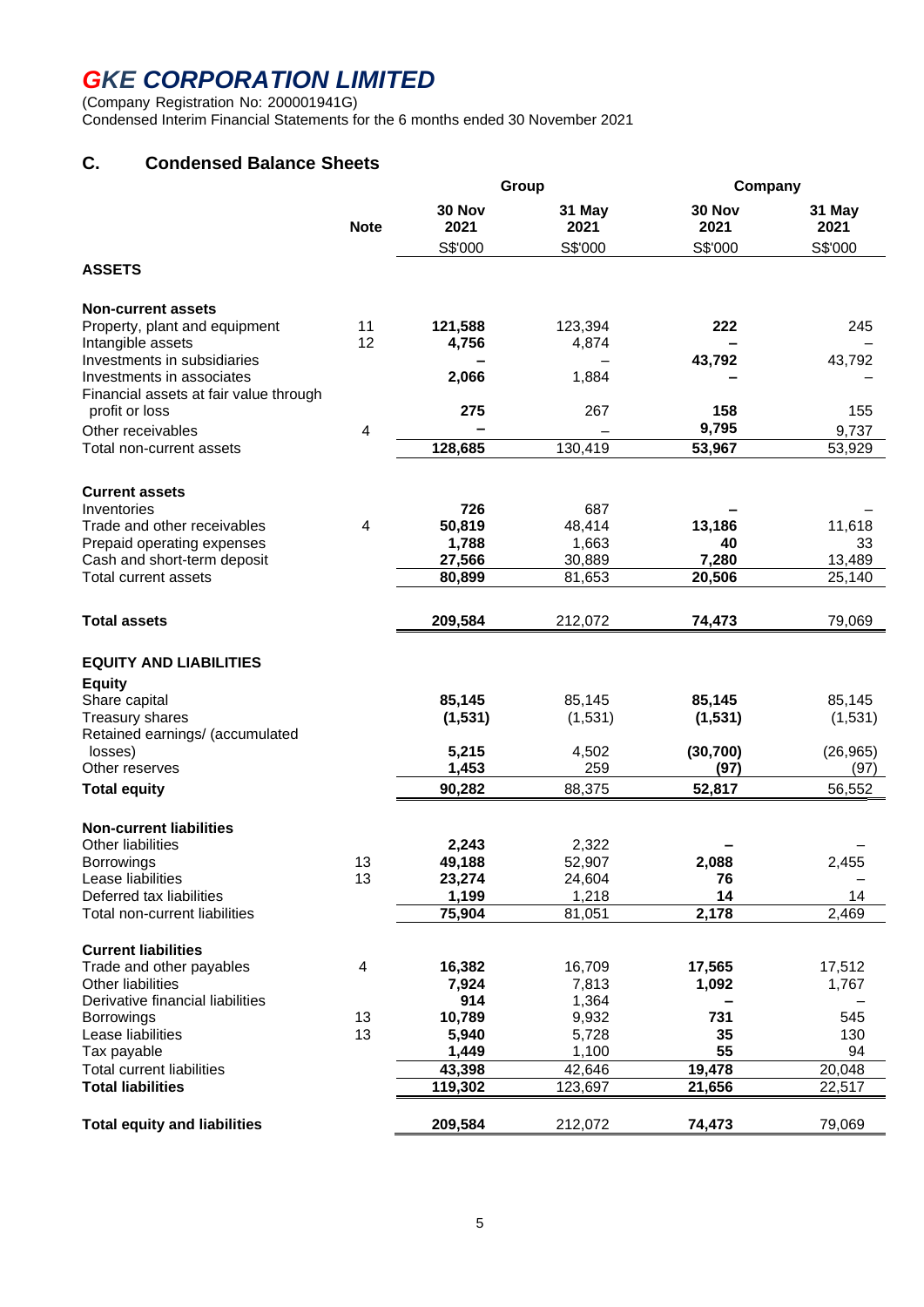(Company Registration No: 200001941G)

Condensed Interim Financial Statements for the 6 months ended 30 November 2021

### **D. Condensed Statements of Changes in Equity**

|                                                                         | <b>Share</b><br>capital | <b>Treasury</b><br>shares | <b>Retained</b><br>Earnings/ reserves<br>(Accumulated<br>losses) | Other   | <b>Total equity</b><br>attributable to<br>owners of the<br>company | Non-<br>controlling<br>interests | <b>Total</b><br>equity |
|-------------------------------------------------------------------------|-------------------------|---------------------------|------------------------------------------------------------------|---------|--------------------------------------------------------------------|----------------------------------|------------------------|
|                                                                         | S\$'000                 | S\$'000                   | S\$'000                                                          | S\$'000 | S\$'000                                                            | S\$'000                          | S\$'000                |
| <b>The Group</b>                                                        |                         |                           |                                                                  |         |                                                                    |                                  |                        |
| Balance as at 1 June 2021                                               | 85,145                  | (1,531)                   | 4,502                                                            | 259     | 88,375                                                             |                                  | 88,375                 |
| Profit for the period                                                   |                         |                           | 3,813                                                            |         | 3,813                                                              |                                  | 3,813                  |
| Other comprehensive income:                                             |                         |                           |                                                                  |         |                                                                    |                                  |                        |
| Net change in fair value of<br>cash flow hedges                         |                         |                           |                                                                  | 450     | 450                                                                |                                  | 450                    |
| Foreign currency translation                                            |                         |                           |                                                                  | 744     | 744                                                                |                                  | 744                    |
| <b>Other comprehensive</b><br>income for the period, net of<br>tax      |                         |                           |                                                                  | 1,194   | 1,194                                                              |                                  | 1,194                  |
| Contributions by and<br>distributions to owners:                        |                         |                           |                                                                  |         |                                                                    |                                  |                        |
| Dividend paid to ordinary<br>shares                                     |                         |                           | (3, 100)                                                         |         | (3, 100)                                                           |                                  | (3, 100)               |
| <b>Total contributions by and</b><br>distributions to owners            |                         |                           | (3, 100)                                                         |         | (3, 100)                                                           |                                  | (3, 100)               |
| <b>Total transactions with</b><br>owners in their capacity as<br>owners |                         |                           | (3, 100)                                                         |         | (3, 100)                                                           |                                  | (3, 100)               |
| <b>Balance as at</b><br><b>30 November 2021</b>                         | 85,145                  | (1, 531)                  | 5,215                                                            | 1,453   | 90,282                                                             |                                  | 90,282                 |
| Balance as at 1 June 2020                                               | 85,145                  | (1,062)                   | (6, 251)                                                         | (1,072) | 76,760                                                             | 4,818                            | 81,578                 |
| Profit for the period                                                   |                         |                           | 6,522                                                            |         | 6,522                                                              | 188                              | 6,710                  |
| Other comprehensive<br>income:                                          |                         |                           |                                                                  |         |                                                                    |                                  |                        |
| Net change in fair value of                                             |                         |                           |                                                                  | 434     | 434                                                                |                                  | 434                    |
| cash flow hedges<br>Foreign currency translation                        |                         |                           |                                                                  | 742     | 742                                                                | 79                               | 821                    |
| <b>Other comprehensive</b><br>income for the period, net of<br>tax      |                         |                           |                                                                  | 1,176   | 1,176                                                              | 79                               | 1,255                  |
| Contributions by and<br>distributions to owners:                        |                         |                           |                                                                  |         |                                                                    |                                  |                        |
| Purchase of treasury shares                                             |                         | (469)                     |                                                                  |         | (469)                                                              |                                  | (469)                  |
| <b>Total contributions by and</b><br>distributions to owners            |                         | (469)                     |                                                                  |         | (469)                                                              |                                  | (469)                  |
| <b>Total transactions with</b><br>owners in their capacity as<br>owners |                         | (469)                     |                                                                  |         | (469)                                                              |                                  | (469)                  |
| <b>Balance as at</b><br>30 November 2020                                | 85,145                  | (1,531)                   | 271                                                              | 104     | 83,989                                                             | 5,085                            | 89,074                 |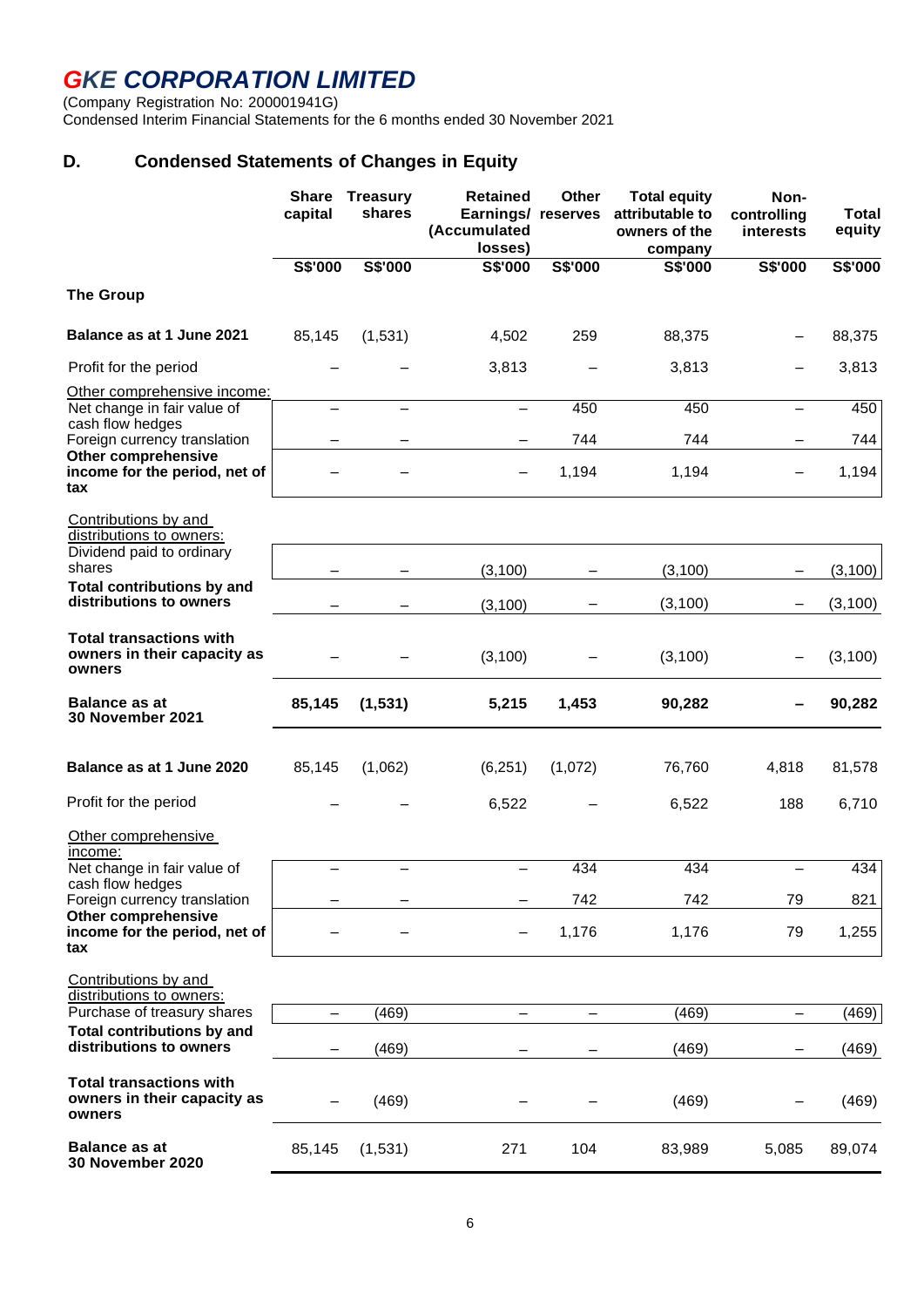(Company Registration No: 200001941G)

Condensed Interim Financial Statements for the 6 months ended 30 November 2021

### **D. Condensed Statements of Changes in Equity (cont'd)**

|                                                                                   | <b>Share</b><br>capital  | <b>Treasury</b><br>shares | <b>Accumulated</b><br><b>losses</b> | Other<br>reserves        | <b>Total</b> |
|-----------------------------------------------------------------------------------|--------------------------|---------------------------|-------------------------------------|--------------------------|--------------|
| The Company                                                                       | <b>S\$'000</b>           | <b>S\$'000</b>            | S\$'000                             | S\$'000                  | S\$'000      |
| Balance as at 1 June 2021                                                         | 85,145                   | (1,531)                   | (26, 965)                           | (97)                     | 56,552       |
| Loss for the period                                                               |                          |                           | (635)                               |                          | (635)        |
| Total comprehensive income for the period                                         |                          |                           | (635)                               |                          | (635)        |
| Contributions by and distributions to owners:<br>Dividend paid to ordinary shares |                          |                           | (3, 100)                            | $\equiv$                 | (3, 100)     |
| Total contributions by and distributions to<br>owners                             |                          |                           | (3, 100)                            |                          | (3, 100)     |
| Balance as at 30 November 2021                                                    | 85,145                   | (1, 531)                  | (30, 700)                           | (97)                     | 52,817       |
| Balance as at 1 June 2020                                                         | 85,145                   | (1,062)                   | (30, 696)                           | (97)                     | 53,290       |
| Loss for the period                                                               |                          |                           | (245)                               |                          | (245)        |
| Total comprehensive income for the period                                         |                          |                           | (245)                               |                          | (245)        |
| Contributions by and distributions to owners:<br>Purchase of treasury shares      | $\overline{\phantom{0}}$ | (469)                     |                                     | $\overline{\phantom{0}}$ | (469)        |
| Total contributions by and distributions to<br>owners                             |                          | (469)                     |                                     |                          | (469)        |
| Balance as at 30 November 2020                                                    | 85,145                   | (1,531)                   | (30, 941)                           | (97)                     | 52,576       |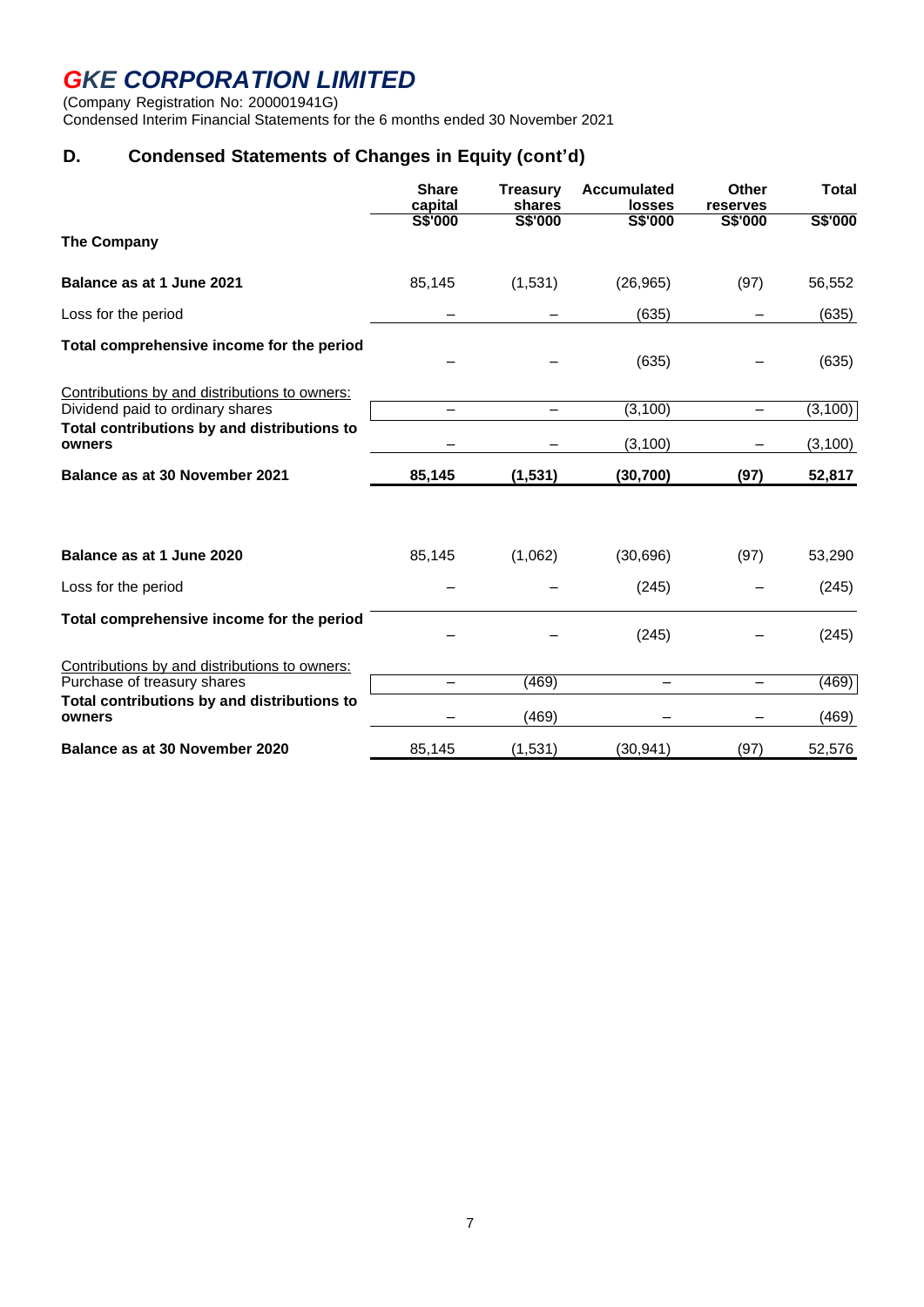(Company Registration No: 200001941G) Condensed Interim Financial Statements for the 6 months ended 30 November 2021

### **E. Condensed consolidated statement of cash flows**

|                                                                                 |             | Group                  |                                          |  |  |
|---------------------------------------------------------------------------------|-------------|------------------------|------------------------------------------|--|--|
| Cash flows from operating activities:                                           | <b>Note</b> | 30 Nov 2021<br>S\$'000 | 6 months ended<br>30 Nov 2020<br>S\$'000 |  |  |
| Profit before tax                                                               |             | 5,658                  | 9,625                                    |  |  |
| Adjustments for:                                                                |             |                        |                                          |  |  |
| Depreciation of property, plant and equipment                                   | 11          | 6,822                  | 7,822                                    |  |  |
| Gain on disposal of financial assets at fair value through profit or loss       |             |                        | (111)                                    |  |  |
| Amortisation of intangible assets – customer relationships                      |             | 153                    | 153                                      |  |  |
| Gain on disposal of property, plant and equipment                               |             | (32)                   | (24)                                     |  |  |
| Allowance/(written back) of expected credit loss                                |             | 908                    | (13)                                     |  |  |
| Bad debts charged                                                               |             |                        | 17                                       |  |  |
| Fair value gain on financial assets                                             |             | (3)                    | (12)                                     |  |  |
| Property, plant and equipment written off                                       | 11          |                        | 7                                        |  |  |
| Interest income                                                                 |             | (8)                    | (14)                                     |  |  |
| Interest expense                                                                |             | 1,456                  | 1,496                                    |  |  |
| Share of results of associates                                                  |             | (118)                  | 73                                       |  |  |
| Effect of exchange rate changes                                                 |             | 318                    | 56                                       |  |  |
| Operating cash flows before changes in working capital                          |             | 15,154                 | 19,075                                   |  |  |
| Changes in working capital:                                                     |             |                        |                                          |  |  |
| Inventories                                                                     |             | (39)                   | 27                                       |  |  |
| Trade and other receivables                                                     |             | (3, 306)               | (3,785)                                  |  |  |
| Prepaid operating expenses                                                      |             | (133)                  | 184                                      |  |  |
| Trade and other payables<br><b>Other liabilities</b>                            |             | 7,292<br>(7, 587)      | 795                                      |  |  |
|                                                                                 |             |                        | (2,831)                                  |  |  |
| <b>Cash flows from operations</b><br>Interest received                          |             | 11,381<br>8            | 13,465<br>14                             |  |  |
| Net income tax paid                                                             |             | (1, 533)               | (2, 416)                                 |  |  |
| Net cash flows from operating activities                                        |             | 9,856                  | 11,063                                   |  |  |
|                                                                                 |             |                        |                                          |  |  |
| Cash flows from investing activities:                                           |             |                        |                                          |  |  |
| Capital contribution into investment in associate                               |             |                        | (911)                                    |  |  |
| Proceeds from disposal of financial assets at fair value through profit or loss |             |                        | 251                                      |  |  |
| Proceeds from disposal of property, plant and equipment                         |             | 38                     | 100                                      |  |  |
| Purchase of property, plant and equipment                                       | 11          | (2,674)                | (2,879)                                  |  |  |
| Net cash flows used in investing activities                                     |             | (2,636)                | (3, 439)                                 |  |  |
|                                                                                 |             |                        |                                          |  |  |
| Cash flows from financing activities:                                           |             |                        |                                          |  |  |
| Loan from non-controlling interest                                              |             |                        | 1,322                                    |  |  |
| Interest expense paid                                                           |             | (1, 456)<br>(3, 100)   | (1, 178)                                 |  |  |
| Dividends paid<br>Proceeds from bank borrowings                                 |             | 624                    | 6,627                                    |  |  |
| Payment of principal portion of lease liabilities                               |             | (3,045)                | (4,695)                                  |  |  |
| Purchase of treasury shares                                                     |             |                        | (469)                                    |  |  |
| Repayment of bank borrowings                                                    |             | (3,608)                | (5,808)                                  |  |  |
| Decrease in short-term deposit - pledged                                        |             | 1,410                  | 982                                      |  |  |
| Net cash flows used in financing activities                                     |             | (9, 175)               | (3, 219)                                 |  |  |
|                                                                                 |             |                        |                                          |  |  |
| Net (decrease)/increase in cash and cash equivalents                            |             | (1, 955)               | 4,405                                    |  |  |
| Cash and cash equivalents at the beginning of financial period                  |             | 29,479                 | 20,708                                   |  |  |
| Effect of exchange rate changes on cash and cash equivalents                    |             | 42                     | (97)                                     |  |  |
| Cash and cash equivalents at the end of financial period (1)                    |             | 27,566                 | 25,016                                   |  |  |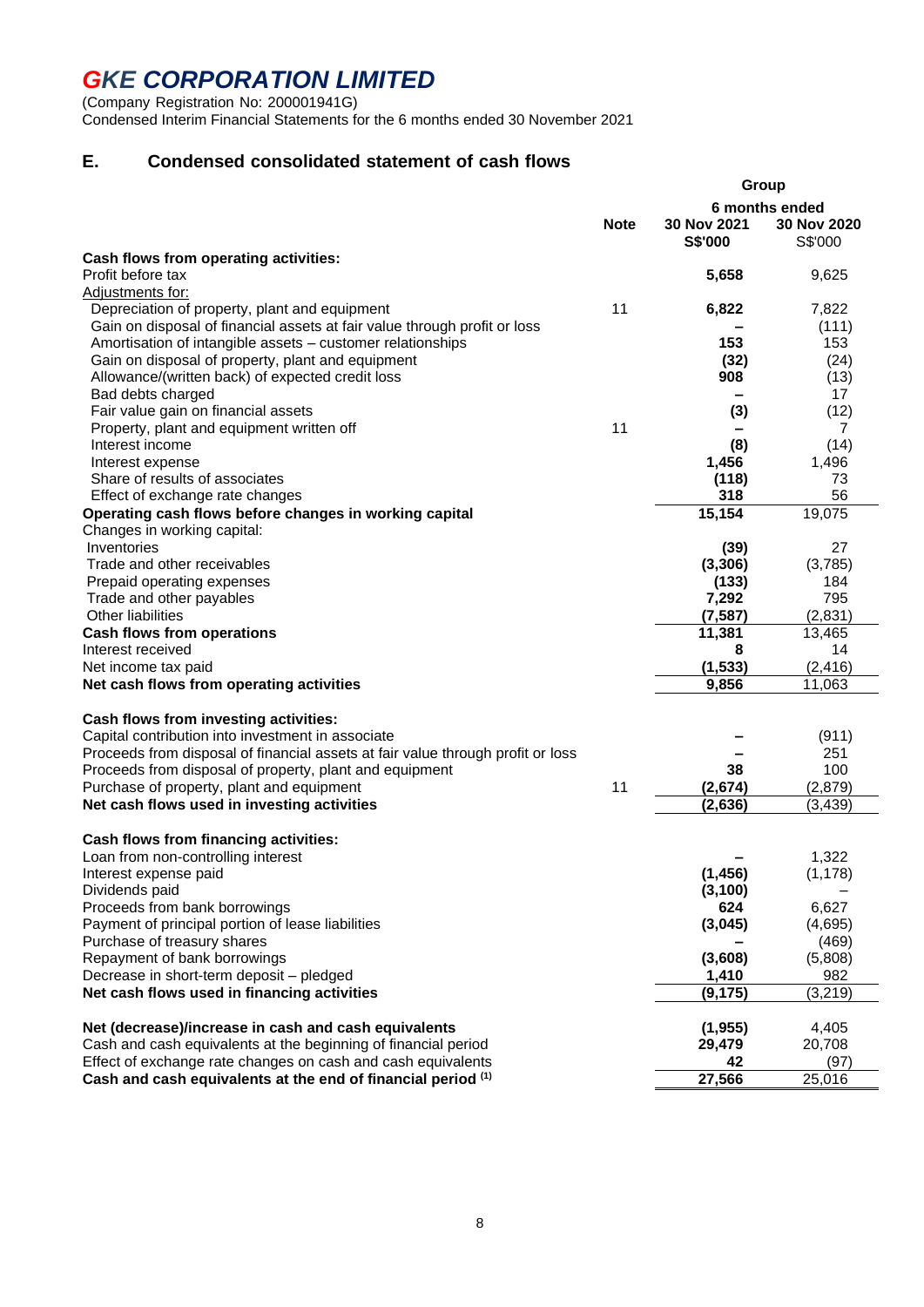(Company Registration No: 200001941G) Condensed Interim Financial Statements for the 6 months ended 30 November 2021

### **E. Condensed consolidated statement of cash flows (cont'd)**

### **Explanatory notes:**

(1) Cash and cash equivalents in the cash flow statement comprised the followings:-

|                                                                  | Group<br>6 months ended       |                        |  |
|------------------------------------------------------------------|-------------------------------|------------------------|--|
|                                                                  | 30 Nov 2021<br><b>S\$'000</b> | 30 Nov 2020<br>S\$'000 |  |
| Cash and short-term deposit                                      | 27,566                        | 24,783                 |  |
| Fixed deposits (restricted)                                      |                               | 1.410                  |  |
| Cash and short-term deposit attributable to assets held for sale |                               | 233                    |  |
|                                                                  | 27,566                        | 26,426                 |  |
| Less: Fixed deposits – pledged                                   |                               | (1, 410)               |  |
| <b>Cash and cash equivalents</b>                                 | 27,566                        | 25,016                 |  |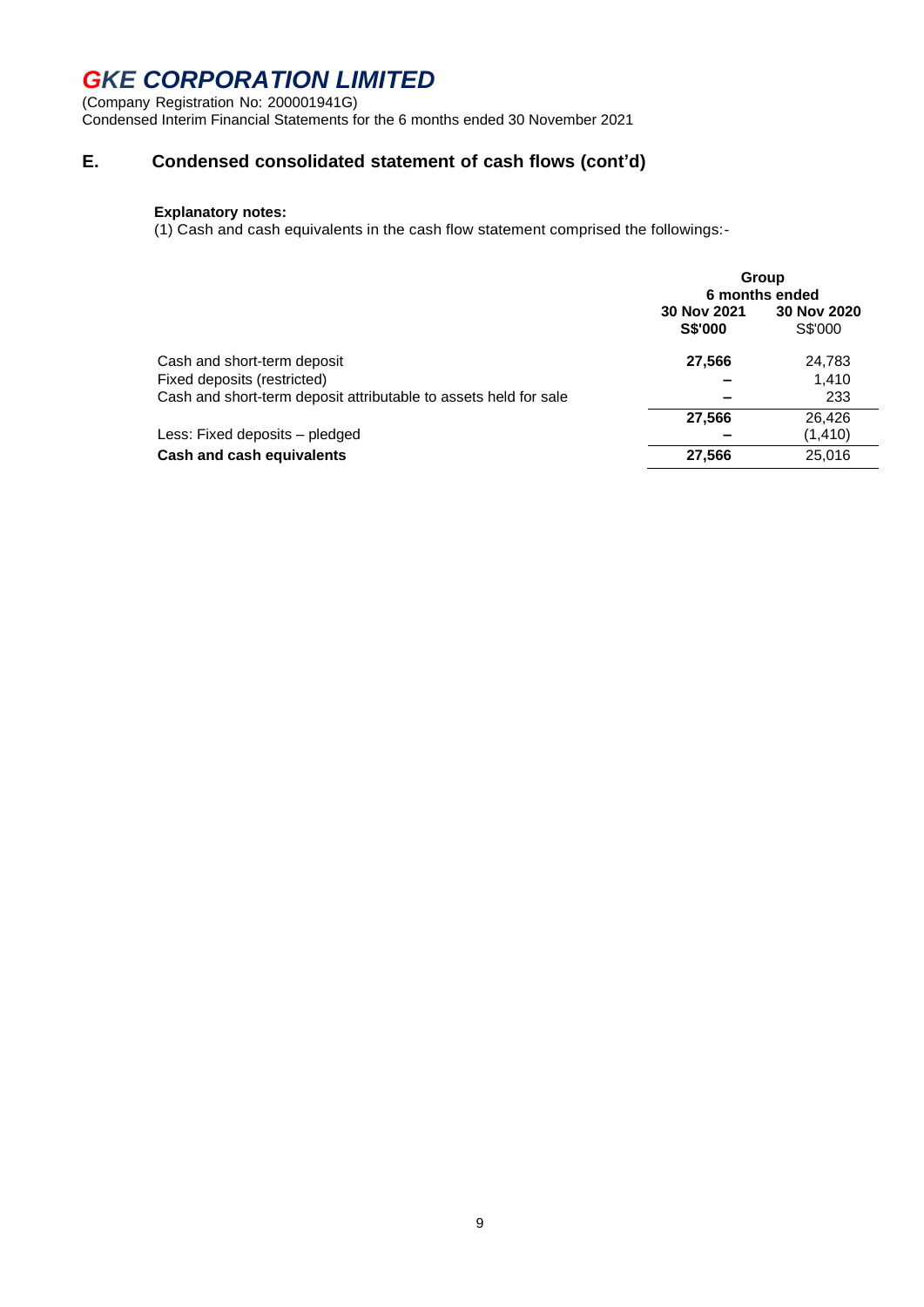(Company Registration No: 200001941G)

Condensed Interim Financial Statements for the 6 months ended 30 November 2021

#### **F. Notes to the condensed interim consolidated financial statements**

#### **1. Corporate information**

GKE Corporation Limited (the "Company") is a limited liability company incorporated and in domiciled in Singapore and is listed on Catalist which is a market on Singapore Exchange Securities Trading Limited.

The register office and principal place of business of the Company is located at 39 Benoi Road #06-01 Singapore 627725.

The principal activities of the Company are those of an investment holding company and the provision of management services. The principal activities of the subsidiaries are mainly as follows:

- Investment holding
- Provision of warehousing services and trading business
- Provision of freight forwarding, transportation, warehousing and logistics services
- Provision of port operations and logistics services, stevedoring and freight forwarding services
- Provision of indoor farming solution and growing of crops
- Producing and manufacturing of environmentally friendly lightweight brick building materials and cement products.

#### **2. Significant accounting policies**

#### **2.1 Basis of preparation**

The condensed interim financial statements for the six months ended 30 November 2021 have been prepared in accordance with SFRS(I) 1-34 Interim Financial Reporting issued by the Accounting Standards Council Singapore. The condensed interim financial statements do not include all the information required for a complete set of financial statements. However, selected explanatory notes are included to explain events and transactions that are significant to an understanding of the changes in the Group's financial position and performance of the Group since the last annual financial statements for the year ended 31 May 2021.

The accounting policies adopted are consistent with those of the previous financial year which were prepared in accordance with SFRS(I)s, except for the adoption of new and amended standards as set out in Note 2.2.

The condensed interim financial statements are presented in Singapore dollar which is the Company's functional currency.

#### **2.2 New and amended standards adopted by the Group**

A number of amendments to Standards have become applicable for the current reporting period. The Group did not have to change its accounting policies or make retrospective adjustments as a result of adopting those standards.

#### **2.3 Use of judgements and estimates**

In preparing the condensed interim financial statements, management has made judgements, estimates and assumptions that affect the application of accounting policies and the reported amounts of assets and liabilities, income and expense. Actual results may differ from these estimates.

The significant judgements made by management in applying the Group's accounting policies and the key sources of estimation uncertainty were the same as those that applied to the consolidated financial statements as at and for the year ended 31 May 2021.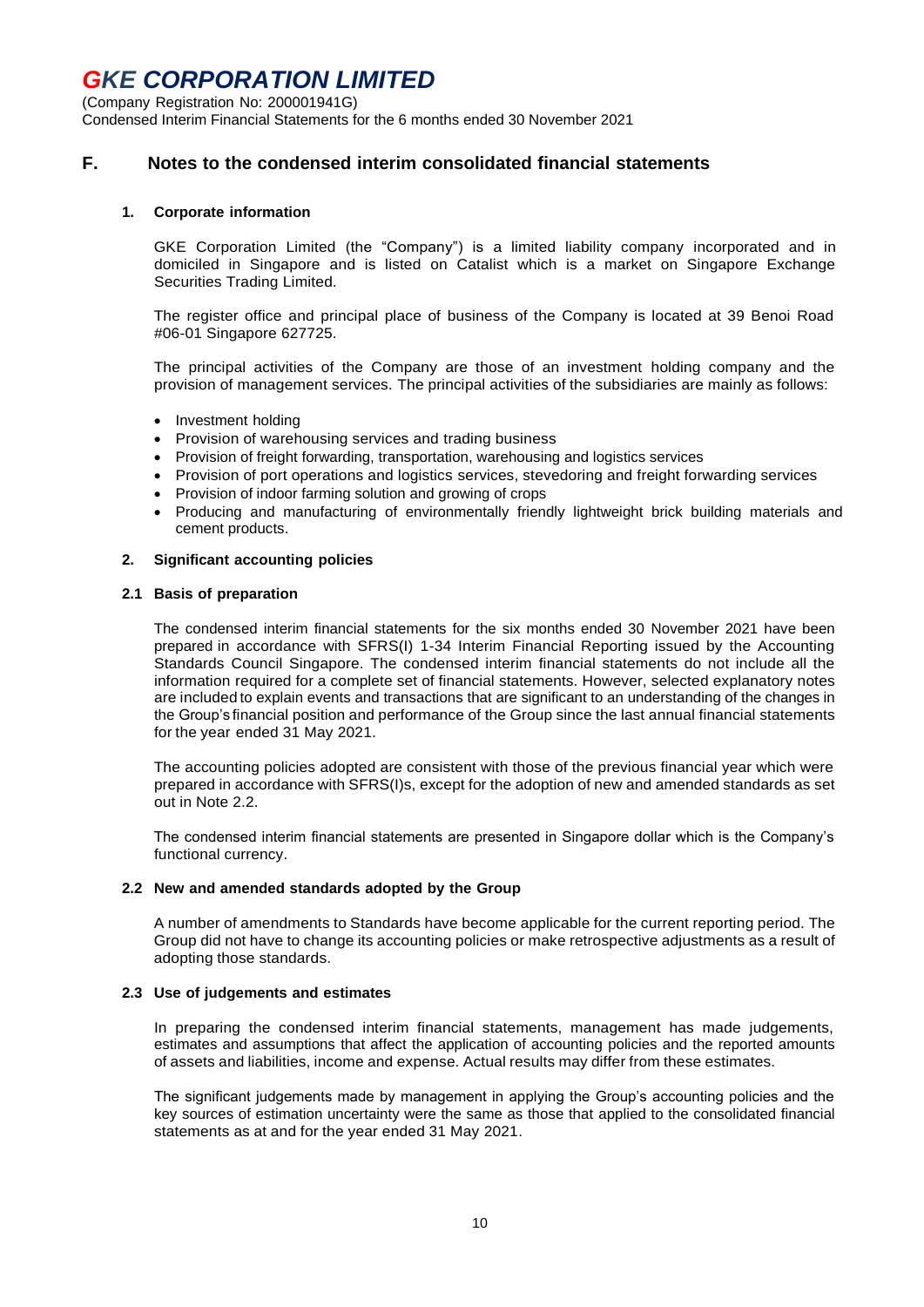(Company Registration No: 200001941G) Condensed Interim Financial Statements for the 6 months ended 30 November 2021

#### **2. Significant accounting policies (cont'd)**

#### **2.3 Use of judgements and estimates (cont'd)**

Estimates and underlying assumptions are reviewed on an ongoing basis. Revisions to accounting estimates are recognised in the period in which the estimates are revised and in any future periods affected.

Information about assumptions and estimation uncertainties that have a significant risk of resulting in a material adjustment to the carrying amounts of assets and liabilities within the next financial period are: (i) impairment test of goodwill: key assumptions underlying recoverable amounts; and (ii) provision of expected credit loss of trade receivables.

#### **3. Segment information**

For management purposes, the Group is organised into business units based on their products and services, and has four reportable segments as follows:

- (a) The investment holding segment is involved in Group level corporate services and investment activities.
- (b) The third party logistics segment provides integrated and comprehensive logistics services which can be classified into non-ferrous metal storage; general warehousing; containers trucking; conventional transportation; projects logistics and international multimodal freight forwarding services.
- (c) The infrastructural logistics segment is involved in the business of producing and manufacturing of environmentally friendly lightweight brick, building materials and cement products.
- (d) The agriculture segment is involved in the business of developing indoor farming for vegetables and development of agriculture technology solutions.

Except as indicated above, no operating segments have been aggregated to form the above reportable operating segments.

Management monitors the operating results of its business units separately for the purpose of making decisions about resource allocation and performance assessment. Segment performance is evaluated based on operating profit or loss which in certain aspects, as explained in the table below, is measured differently from operating profit or loss in the consolidated financial statements. Tax expense is managed on a group basis and is not allocated to operating segments.

Transfer prices between operating segments are on an arm's length basis in a manner similar to transactions with third parties.

The Group's business are not affected significantly by seasonal or cyclical factors during the financial period.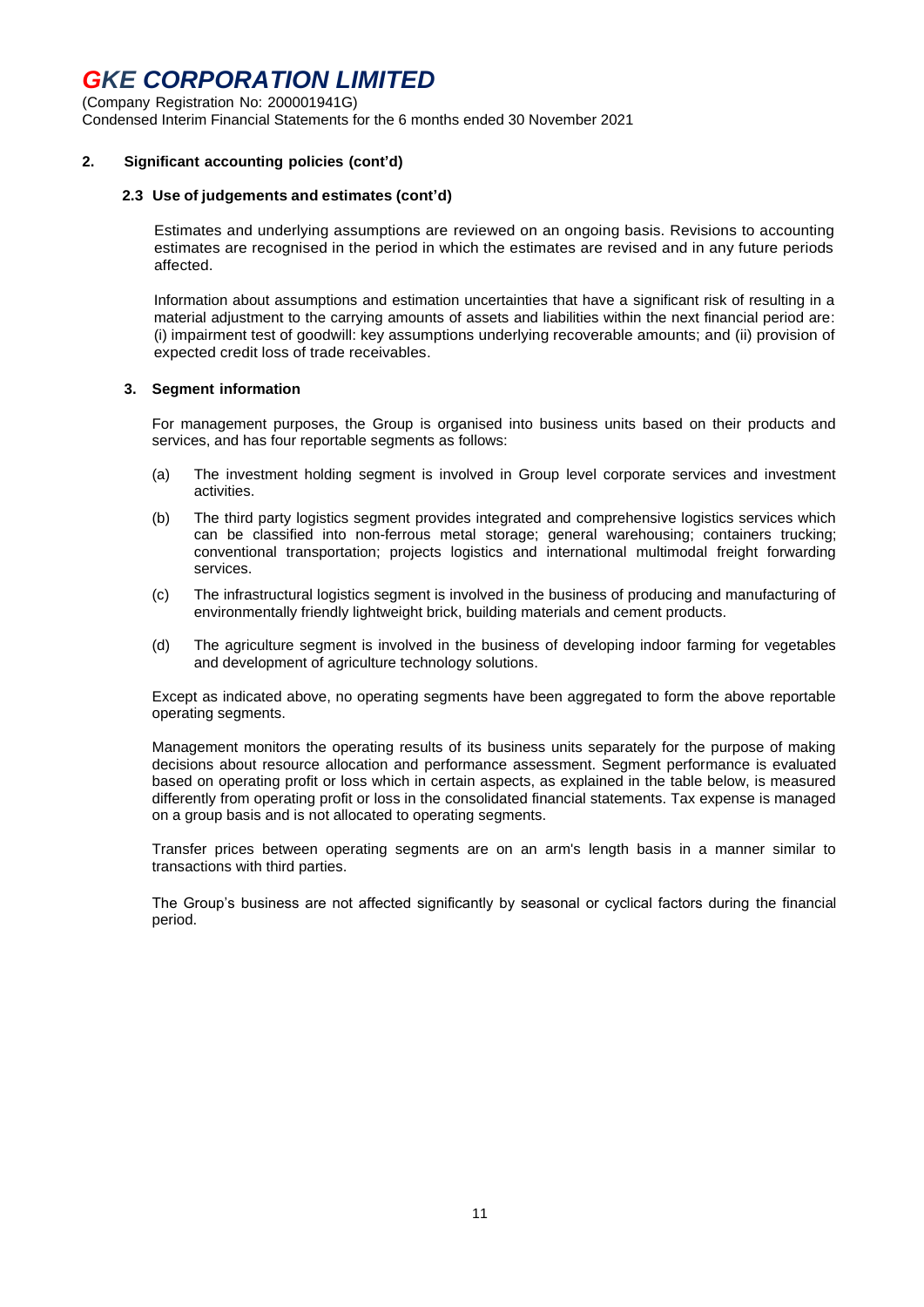(Company Registration No: 200001941G) Condensed Interim Financial Statements for the 6 months ended 30 November 2021

#### **3. Segment information (cont'd)**

#### **3.1 Business segments**

| 30 Nov 2021                                                                         | <b>Investment</b><br>holding<br>S\$'000 | <b>Third</b><br>party<br>logistics<br>S\$'000 | <b>Infrastructural</b><br>logistics<br>S\$'000 | <b>Agriculture</b><br>S\$'000 | <b>Consolidation</b><br>adjustments<br>S\$'000 | Total<br>S\$'000 |
|-------------------------------------------------------------------------------------|-----------------------------------------|-----------------------------------------------|------------------------------------------------|-------------------------------|------------------------------------------------|------------------|
|                                                                                     |                                         |                                               |                                                |                               |                                                |                  |
| Revenue                                                                             |                                         |                                               |                                                |                               |                                                |                  |
| - External customers                                                                |                                         | 36,118                                        | 18,773                                         | 93                            |                                                | 54,984           |
| - Inter-segment <sup>(1)</sup>                                                      |                                         | 147                                           |                                                | 11                            | (158)                                          |                  |
| Total revenue                                                                       |                                         | 36,265                                        | 18,773                                         | 104                           | (158)                                          | 54,984           |
|                                                                                     |                                         |                                               |                                                |                               |                                                |                  |
| Results:                                                                            | (447)                                   | 11,396                                        | 4,152                                          | (136)                         | (282)                                          | 14,683           |
| Depreciation of property, plant and equipment                                       | (49)                                    | (5,982)                                       | (744)                                          | (47)                          |                                                | (6, 822)         |
| Allowance for expected credit loss                                                  |                                         |                                               | (908)                                          |                               |                                                | (908)            |
| Fair value gain on financial assets                                                 | 3                                       | 32                                            |                                                |                               |                                                | 3<br>32          |
| Gain on disposal of property, plant and equipment<br>Share of results of associates |                                         |                                               | 118                                            |                               |                                                | 118              |
| Interest income                                                                     | 204                                     | 290                                           | 3                                              |                               | (489)                                          | 8                |
| Finance costs                                                                       | (321)                                   | (1, 343)                                      |                                                |                               | 489                                            | (1, 456)         |
|                                                                                     |                                         |                                               | (281)                                          |                               |                                                |                  |
| Segment profit/(loss)                                                               | (610)                                   | 4,393                                         | 2,340                                          | (183)                         | (282)                                          | 5,658            |
| Tax expense                                                                         |                                         |                                               |                                                |                               |                                                | (1, 845)         |
| <b>Profit for the period</b>                                                        |                                         |                                               |                                                |                               |                                                | 3,813            |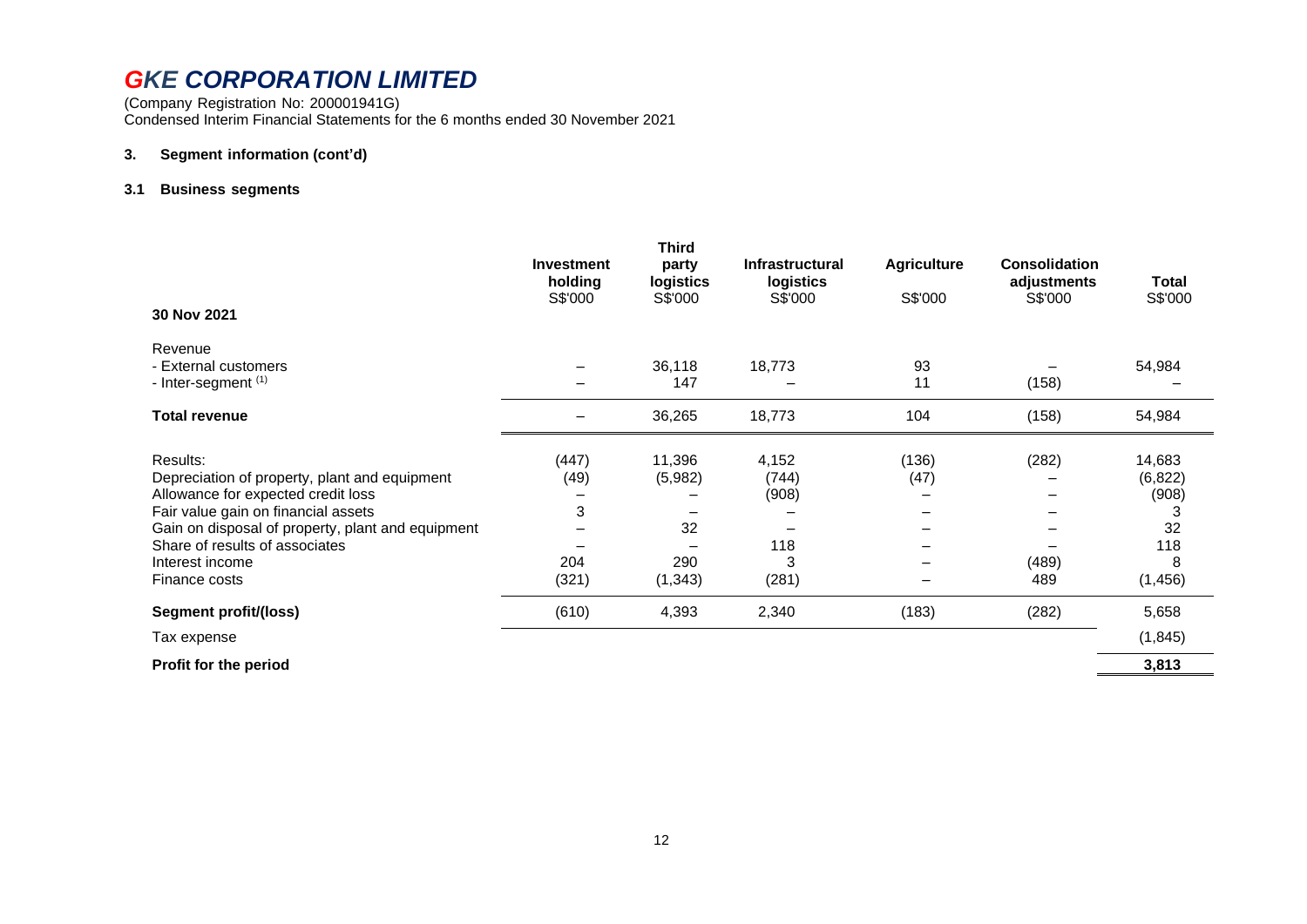(Company Registration No: 200001941G) Condensed Interim Financial Statements for the 6 months ended 30 November 2021

#### **3. Segment information (cont'd)**

#### **3.1 Business segments (cont'd)**

| 30 Nov 2021 (cont'd)                                                                                                       | <b>Investment</b><br>holding<br>S\$'000 | Third party<br>logistics<br>S\$'000 | <b>Infrastructural</b><br>logistics<br>S\$'000 | <b>Agriculture</b><br>S\$'000 | <b>Consolidation</b><br>adjustments<br>S\$'000 | <b>Total</b><br>S\$'000              |
|----------------------------------------------------------------------------------------------------------------------------|-----------------------------------------|-------------------------------------|------------------------------------------------|-------------------------------|------------------------------------------------|--------------------------------------|
| Assets:<br>Investments in associates<br>Additions to non-current assets (2)<br>Segment assets (3)                          | 24<br>76.680                            | 14<br>3,489<br>157.446              | 2.052<br>824<br>48.716                         | 192<br>806                    | (74, 064)                                      | 2,066<br>4,529<br>209,584            |
| Segment liabilities (3)<br>Unallocated liabilities:<br>Tax payable<br>Deferred tax liabilities<br><b>Total Liabilities</b> | 21,589                                  | 105,839                             | 26,792                                         | 600                           | (38, 166)                                      | 116,654<br>1,449<br>1,199<br>119,302 |

(1) Inter-segment revenues are eliminated on consolidation.

 $(2)$  Consist of additions to property, plant and equipment.

(3) Inter-segment assets and liabilities are eliminated to arrive at the total assets and liabilities reported in the consolidated balance sheet.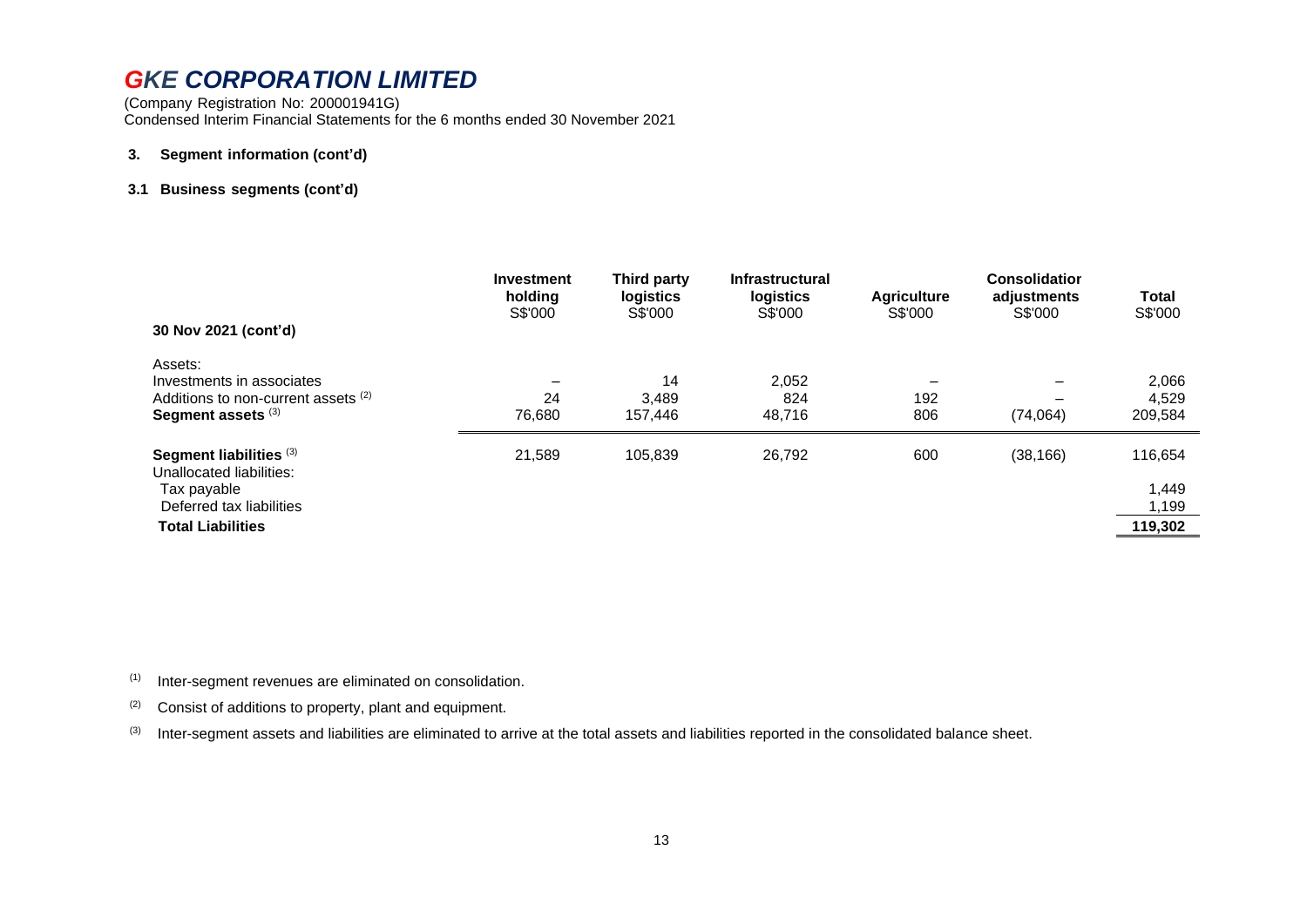(Company Registration No: 200001941G) Condensed Interim Financial Statements for the 6 months ended 30 November 2021

#### **3 Segment information (cont'd)**

#### **3.1 Business segments (cont'd)**

|                                                                                                                                                                                                                                                                                                                                        | <b>Investment</b><br>holding<br>S\$'000 | <b>Third party</b><br>logistics<br>S\$'000                     | logistics<br>S\$'000                 | <b>Infrastructural Consolidation</b><br>adjustments<br>S\$'000 | Total<br>S\$'000                                                              |
|----------------------------------------------------------------------------------------------------------------------------------------------------------------------------------------------------------------------------------------------------------------------------------------------------------------------------------------|-----------------------------------------|----------------------------------------------------------------|--------------------------------------|----------------------------------------------------------------|-------------------------------------------------------------------------------|
| 30 Nov 2020                                                                                                                                                                                                                                                                                                                            |                                         |                                                                |                                      |                                                                |                                                                               |
| Revenue<br>- External customers<br>- Inter-segment (1)                                                                                                                                                                                                                                                                                 |                                         | 31,082<br>108                                                  | 28,968                               | (108)                                                          | 60,050                                                                        |
| <b>Total revenue</b>                                                                                                                                                                                                                                                                                                                   |                                         | 31,190                                                         | 28,968                               | (108)                                                          | 60,050                                                                        |
| Results:<br>Depreciation of property, plant and equipment<br>Written back for expected credit loss<br>Bad debts charged<br>Property, plant and equipment written off<br>Fair value gain on financial assets<br>Gain on disposal of property, plant and equipment<br>Share of results of associates<br>Interest income<br>Finance costs | (209)<br>(46)<br>12<br>288<br>(336)     | 11,947<br>(7,064)<br>13<br>(17)<br>(7)<br>24<br>320<br>(1,512) | 7,533<br>(712)<br>(73)<br>4<br>(246) | (294)<br>(598)<br>598                                          | 18,977<br>(7, 822)<br>13<br>(17)<br>(7)<br>12<br>24<br>(73)<br>14<br>(1, 496) |
| <b>Segment (loss)/profit</b>                                                                                                                                                                                                                                                                                                           | (291)                                   | 3,704                                                          | 6,506                                | (294)                                                          | 9,625                                                                         |
| Tax expense                                                                                                                                                                                                                                                                                                                            |                                         |                                                                |                                      |                                                                | (2, 915)                                                                      |
| Profit for the period                                                                                                                                                                                                                                                                                                                  |                                         |                                                                |                                      |                                                                | 6,710                                                                         |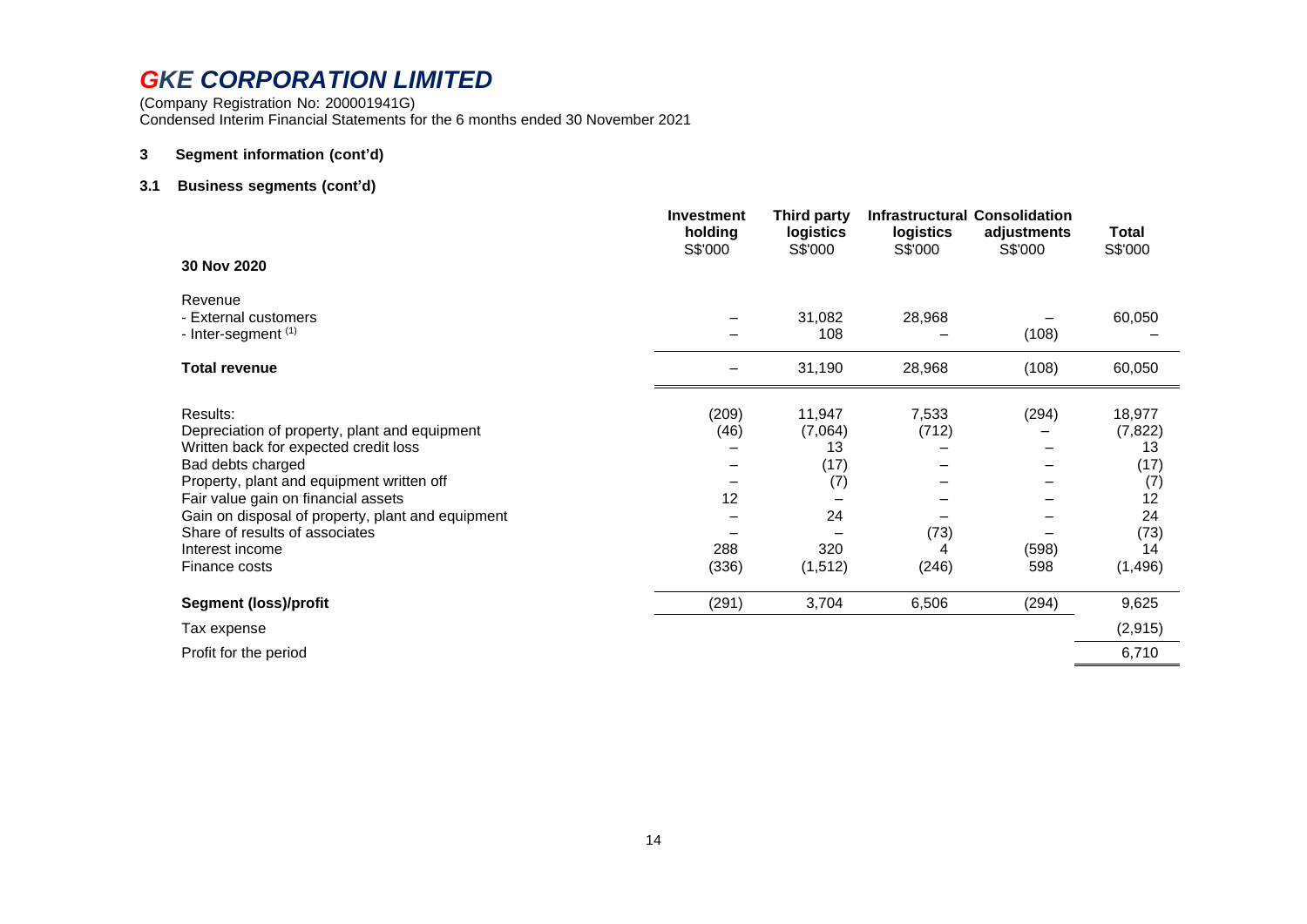(Company Registration No: 200001941G) Condensed Interim Financial Statements for the 6 months ended 30 November 2021

#### **3 Segment information (cont'd)**

#### **3.1 Business segments (cont'd)**

|                                                                                                                           | <b>Investment</b><br>holding<br>S\$'000 | Third party<br>logistics<br>S\$'000 | logistics<br>S\$'000     | <b>Infrastructural Consolidation</b><br>adjustments<br>S\$'000 | Total<br>S\$'000                    |
|---------------------------------------------------------------------------------------------------------------------------|-----------------------------------------|-------------------------------------|--------------------------|----------------------------------------------------------------|-------------------------------------|
| 30 Nov 2020 (cont'd)                                                                                                      |                                         |                                     |                          |                                                                |                                     |
| Assets:<br>Investments in associates<br>Additions to non-current assets (2)<br>Assets held for sale<br>Segment assets (3) | 11<br>6,743<br>69,171                   | 14<br>1,627<br>161,173              | 1,848<br>2,669<br>45,779 | 8,111<br>(89, 667)                                             | 1,862<br>4,307<br>14,854<br>186,456 |
| Segment liabilities (3)<br>Unallocated liabilities:<br>Tax payable<br>Deferred tax liabilities                            | 21,204                                  | 106,230                             | 24,767                   | (42, 022)                                                      | 110,179<br>1,278<br>779             |
| <b>Total liabilities</b>                                                                                                  |                                         |                                     |                          |                                                                | 112,236                             |

(1) Inter-segment revenues are eliminated on consolidation.

(2) Consist of additions to property, plant and equipment.

(3) Inter-segment assets and liabilities are eliminated to arrive at the total assets and liabilities reported in the consolidated balance sheet.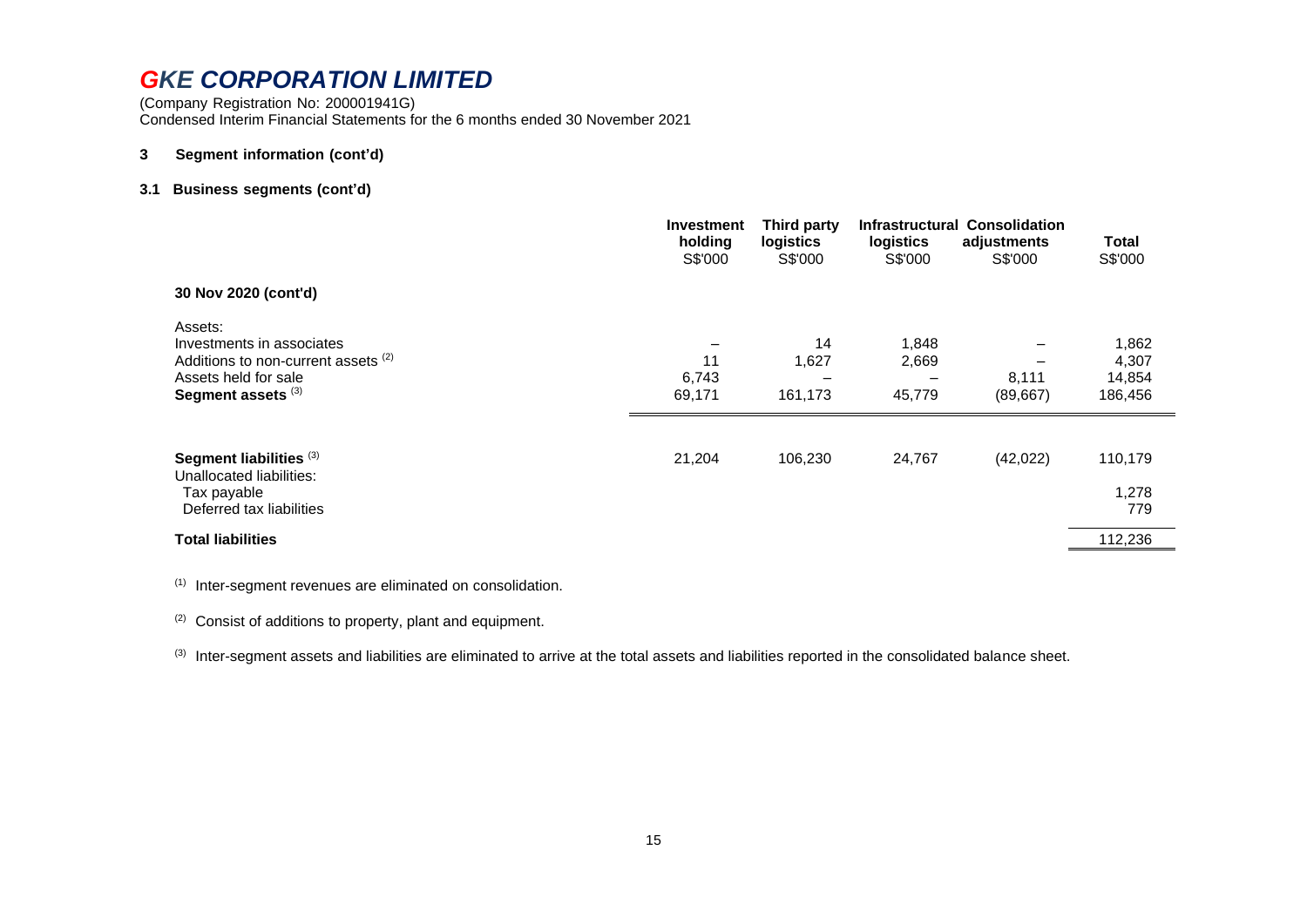(Company Registration No: 200001941G) Condensed Interim Financial Statements for the 6 months ended 30 November 2021

#### **3 Segment information (cont'd)**

#### **3.2 Geographical segments**

The Group's business segments operate in two main geographical areas:

- 1. Singapore the operations in this area are principally in logistics service, freight forwarding, transportation, warehousing, port operations, stevedoring, indoor farming;
- 2. People's Republic of China the operations in this area are principally in producing and manufacturing of environmentally friendly lightweight brick, building materials and cement products.

Revenue and non-current assets information based on the geographical location of customers and assets respectively are as follows:

|                            | Revenue                       |                        | Non-current assets*           |                        |  |
|----------------------------|-------------------------------|------------------------|-------------------------------|------------------------|--|
|                            | 6 months<br>ended             | 6 months<br>ended      |                               |                        |  |
|                            | 30 Nov 2021<br><b>S\$'000</b> | 30 Nov 2020<br>S\$'000 | 30 Nov 2021<br><b>S\$'000</b> | 30 Nov 2020<br>S\$'000 |  |
| Singapore                  | 36,211                        | 31,082                 | 111,834                       | 90,653                 |  |
| People's Republic of China | 18,773                        | 28,968                 | 14.510                        | 27,073                 |  |
|                            | 54.984                        | 60,050                 | 126,344                       | 117,726                |  |

Revenue from one major customer amount to S\$6,953,000 (6 months ended 30 Nov 2020: S\$6,704,000) was arising from sales by the third party logistics segment.

\* Non-current assets information presented above consist of property, plant and equipment and intangible assets as presented in the condensed balance sheets.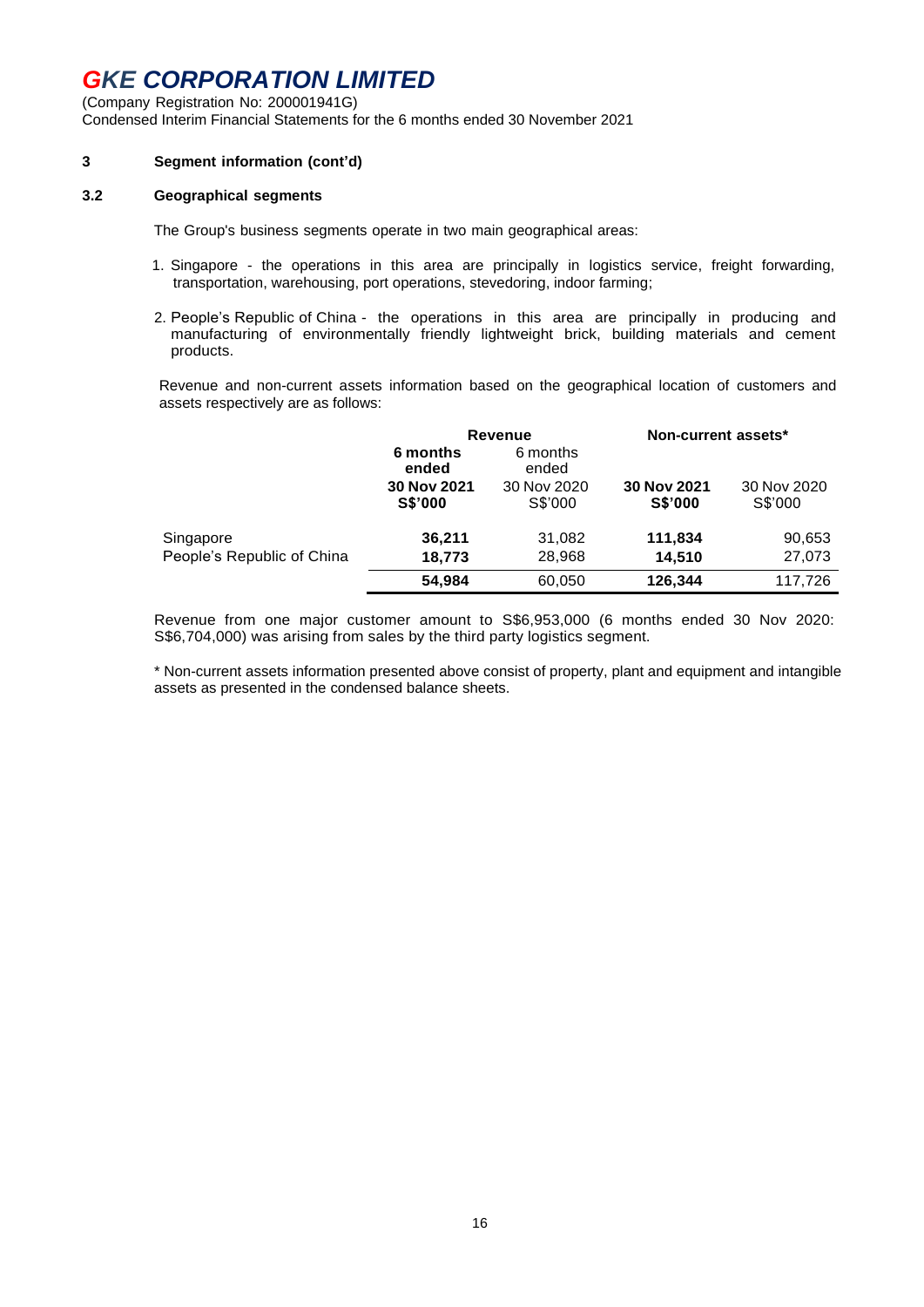(Company Registration No: 200001941G) Condensed Interim Financial Statements for the 6 months ended 30 November 2021

#### **4 Financial assets and financial liabilities**

Set out below is an overview of the financial assets and financial liabilities of the Group as at 30 Nov 2021 and 31 May 2021:

|                                                              | Group                     |                           | Company                   |                           |
|--------------------------------------------------------------|---------------------------|---------------------------|---------------------------|---------------------------|
|                                                              | 30 Nov<br>2021<br>S\$'000 | 31 May<br>2021<br>S\$'000 | 30 Nov<br>2021<br>S\$'000 | 31 May<br>2021<br>S\$'000 |
| Trade and other receivables (current):                       |                           |                           |                           |                           |
| Trade receivables                                            | 42,631                    | 40,973                    |                           |                           |
| SGD loans to subsidiaries                                    |                           |                           |                           | 696                       |
| Amounts due from subsidiaries                                |                           |                           | 6,286                     | 4,563                     |
| Staff advances                                               | 9                         | 15                        |                           |                           |
| Refundable deposits                                          | 1,402                     | 825                       | 625                       |                           |
| Capitalised contract cost                                    | 41                        | 91                        |                           |                           |
| Deferred receivables                                         | 6,200                     | 6,072                     | 6,199                     | 6,072                     |
| Other receivables                                            | 536                       | 438                       | 76                        | 287                       |
|                                                              | 50,819                    | 48,414                    | 13,186                    | 11,618                    |
| Other receivables (non-current):<br>SGD loan to subsidiaries |                           |                           | 9,795                     | 9,737                     |
| Total trade and other receivables (current and               |                           |                           |                           |                           |
| non-current)                                                 | 50,819                    | 48,414                    | 22,981                    | 21,355                    |
| Less: Capitalised contract cost                              | (41)                      | (91)                      |                           |                           |
| Add: Cash and short-term deposit                             | 27,566                    | 30,889                    | 7,280                     | 13,489                    |
| Total financial assets carried at amortised<br>cost          | 78,344                    | 79,212                    | 30,261                    | 34,844                    |
|                                                              |                           |                           |                           |                           |

|                                                                                                                | Group                     |                           | Company                   |                           |
|----------------------------------------------------------------------------------------------------------------|---------------------------|---------------------------|---------------------------|---------------------------|
| <b>Expected Credit Loss</b>                                                                                    | 30 Nov<br>2021<br>S\$'000 | 31 May<br>2021<br>S\$'000 | 30 Nov<br>2021<br>S\$'000 | 31 May<br>2021<br>S\$'000 |
| Movements in allowance account:<br>At beginning of the year<br>Charge for the year, recorded in administrative | 1,295                     | 471                       | 4.197                     | 4,321                     |
| expenses                                                                                                       | 908                       | 1.098                     |                           |                           |
| Written back                                                                                                   |                           | (309)                     |                           | (124)                     |
| Exchange differences                                                                                           | 60                        | 35                        |                           |                           |
| At end of the period/year                                                                                      | 2,263                     | 1.295                     | 4,197                     | 4,197                     |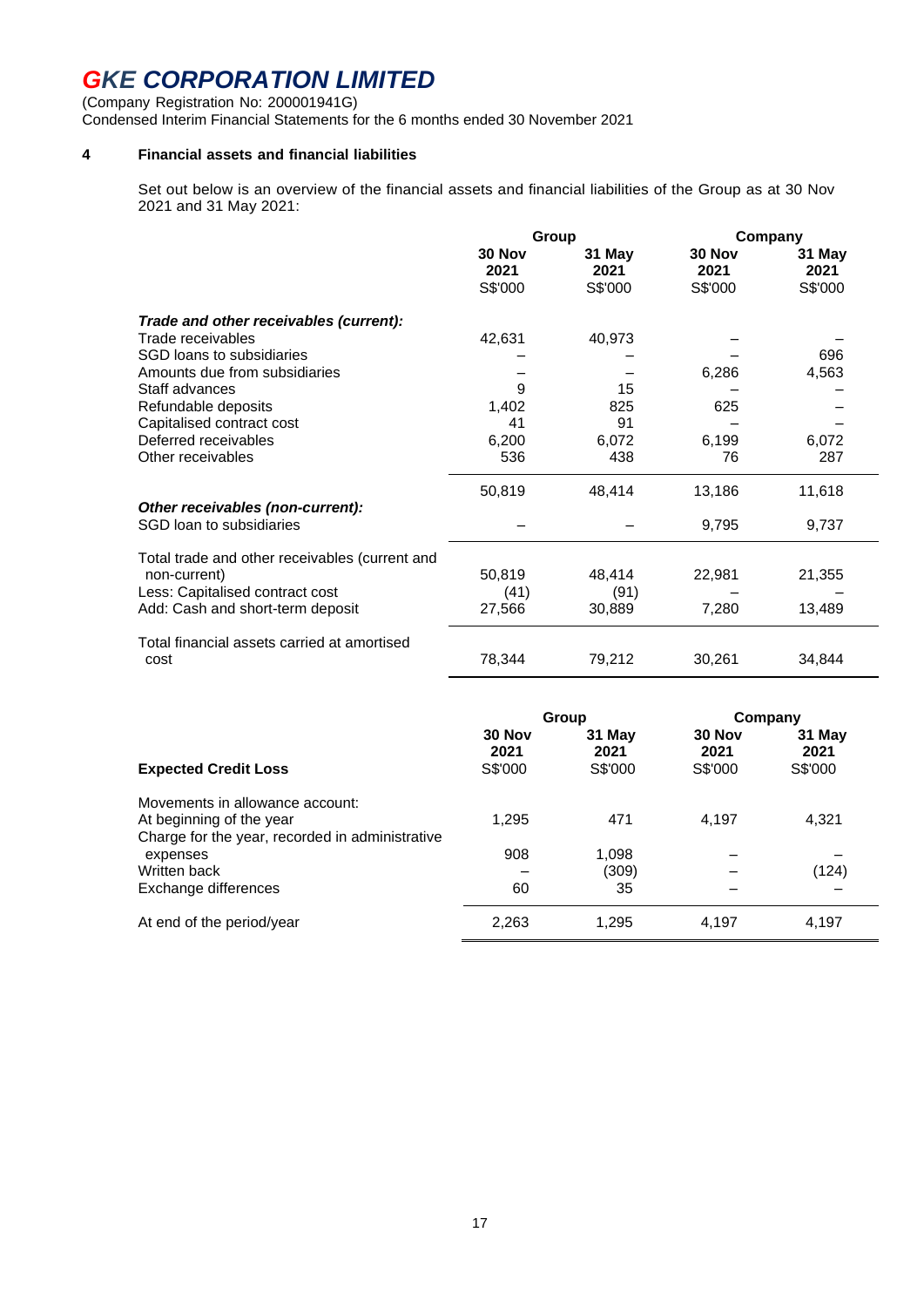(Company Registration No: 200001941G)

Condensed Interim Financial Statements for the 6 months ended 30 November 2021

### **4 Financial assets and financial liabilities (cont'd)**

|                                                                                                                                | Group                               |                                     | Company                         |                                 |
|--------------------------------------------------------------------------------------------------------------------------------|-------------------------------------|-------------------------------------|---------------------------------|---------------------------------|
|                                                                                                                                | 30 Nov<br>2021<br>S\$'000           | 31 May<br>2021<br>S\$'000           | 30 Nov<br>2021<br>S\$'000       | 31 May<br>2021<br>S\$'000       |
| Trade and other payables (current):<br>Trade payables<br>Other payables<br>Amounts due to subsidiaries<br>Loan from subsidiary | 13,235<br>3,147                     | 12,863<br>3,846                     | 100<br>2,287<br>15,178          | 32<br>2,302<br>15,178           |
| Total trade and other payables<br>Add: Borrowings<br>Add: Lease liabilities<br>Add: Other liabilities                          | 16,382<br>59,977<br>29.214<br>7,198 | 16,709<br>62,839<br>30,332<br>7,277 | 17,565<br>2.819<br>111<br>1,092 | 17,512<br>3,000<br>130<br>1,735 |
| Total financial liabilities carried at amortised<br>cost                                                                       | 112,771                             | 117,157                             | 21,587                          | 22,377                          |

### **5 Revenue**

|                                         | Group       |             |
|-----------------------------------------|-------------|-------------|
|                                         | 6 months    | 6 months    |
|                                         | ended       | ended       |
|                                         | 30 Nov 2021 | 30 Nov 2020 |
|                                         | S\$'000     | S\$'000     |
| Major product or service lines          |             |             |
| Sale of goods                           | 19,068      | 29,145      |
| Services rendered                       | 18,403      | 15,853      |
| Rental income                           | 17,513      | 15,052      |
|                                         | 54,984      | 60,050      |
| Timing of transfer of goods or services |             |             |
| At a point in time                      | 19,068      | 29,145      |
| Over time                               | 35,916      | 30,905      |
|                                         | 54,984      | 60,050      |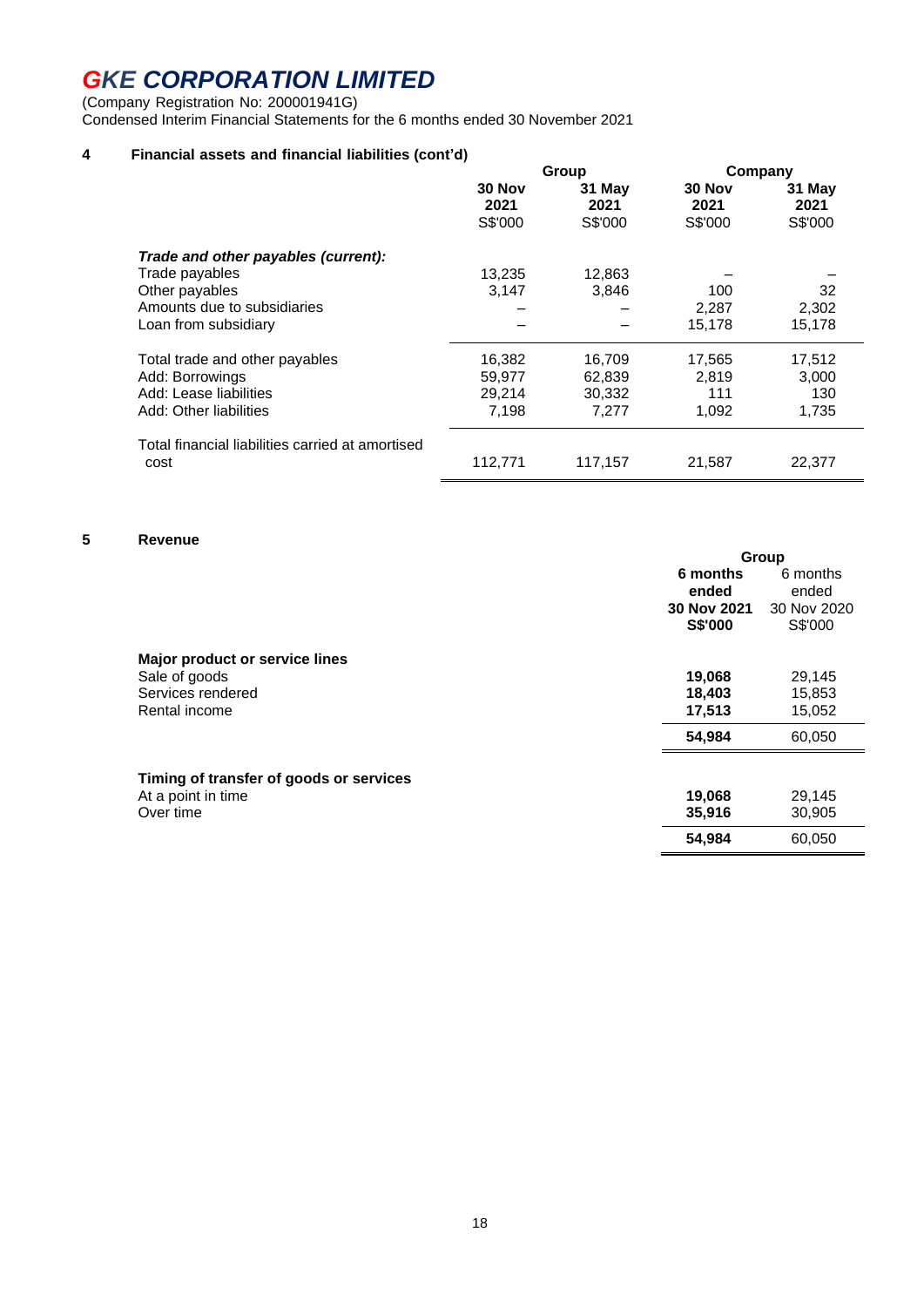(Company Registration No: 200001941G) Condensed Interim Financial Statements for the 6 months ended 30 November 2021

#### **6 Profit before taxation**

#### **6.1 Breakdown and explanatory notes to Consolidated Income Statement**

1. Other income comprises the following:

|                                                                              | 6 months<br>ended<br>30 Nov 2021<br><b>S\$'000</b> | 6 months<br>ended<br>30 Nov 2020<br>S\$'000 | Change<br>% |
|------------------------------------------------------------------------------|----------------------------------------------------|---------------------------------------------|-------------|
| Gain on disposal of financial assets at fair value through<br>profit or loss |                                                    | 111                                         | N.M.        |
| Gain on disposal of property, plant and equipment                            | 32                                                 | 24                                          | 33.3        |
| Grant income from government                                                 | 791                                                | 2,857                                       | (72.3)      |
| Interest income                                                              | 8                                                  | 14                                          | (42.9)      |
| Services charges                                                             | 1                                                  | 21                                          | (95.2)      |
| <b>Others</b>                                                                | 244                                                | 203                                         | 20.2        |
|                                                                              | 1.076                                              | 3.230                                       | (66.7)      |

Government grants mainly comprised Job growth incentive and Jobs Support Scheme under the various support measures granted by the Singapore Government to help businesses cushion the negative impact of the COVID-19 pandemic.

2. Profit before tax, includes the following items:

| E. Thom boloro tax, increased the renowing items.          | 6 months<br>ended<br>30 Nov 2021<br><b>S\$'000</b> | 6 months<br>ended<br>30 Nov 2020<br>S\$'000 | Change<br>$\%$ |
|------------------------------------------------------------|----------------------------------------------------|---------------------------------------------|----------------|
| Audit fees payable to auditors of the Company              | (108)                                              | (111)                                       | (2.7)          |
| Amortisation of customer relationship                      | (153)                                              | (153)                                       | N.M.           |
| Bad debts charged                                          |                                                    | (17)                                        | N.M.           |
| Depreciation of property, plant and equipment              | (6, 822)                                           | (7, 822)                                    | (12.8)         |
| Property, plant and equipment written off                  |                                                    | (7)                                         | N.M.           |
| Gain on disposal of financial assets at fair value through |                                                    |                                             |                |
| profit or loss                                             |                                                    | 111                                         | N.M.           |
| Interest expenses                                          | (1, 456)                                           | (1, 496)                                    | (2.7)          |
| Share of results of associates                             | 118                                                | (73)                                        | N.M.           |
| Gain on disposal of property, plant and equipment          | 32                                                 | 24                                          | 33.3           |
| (Allowance)/written back of expected credit loss           | (908)                                              | 13                                          | N.M.           |
| Net foreign exchange gain                                  | 580                                                | 131                                         | 342.7          |
|                                                            |                                                    |                                             |                |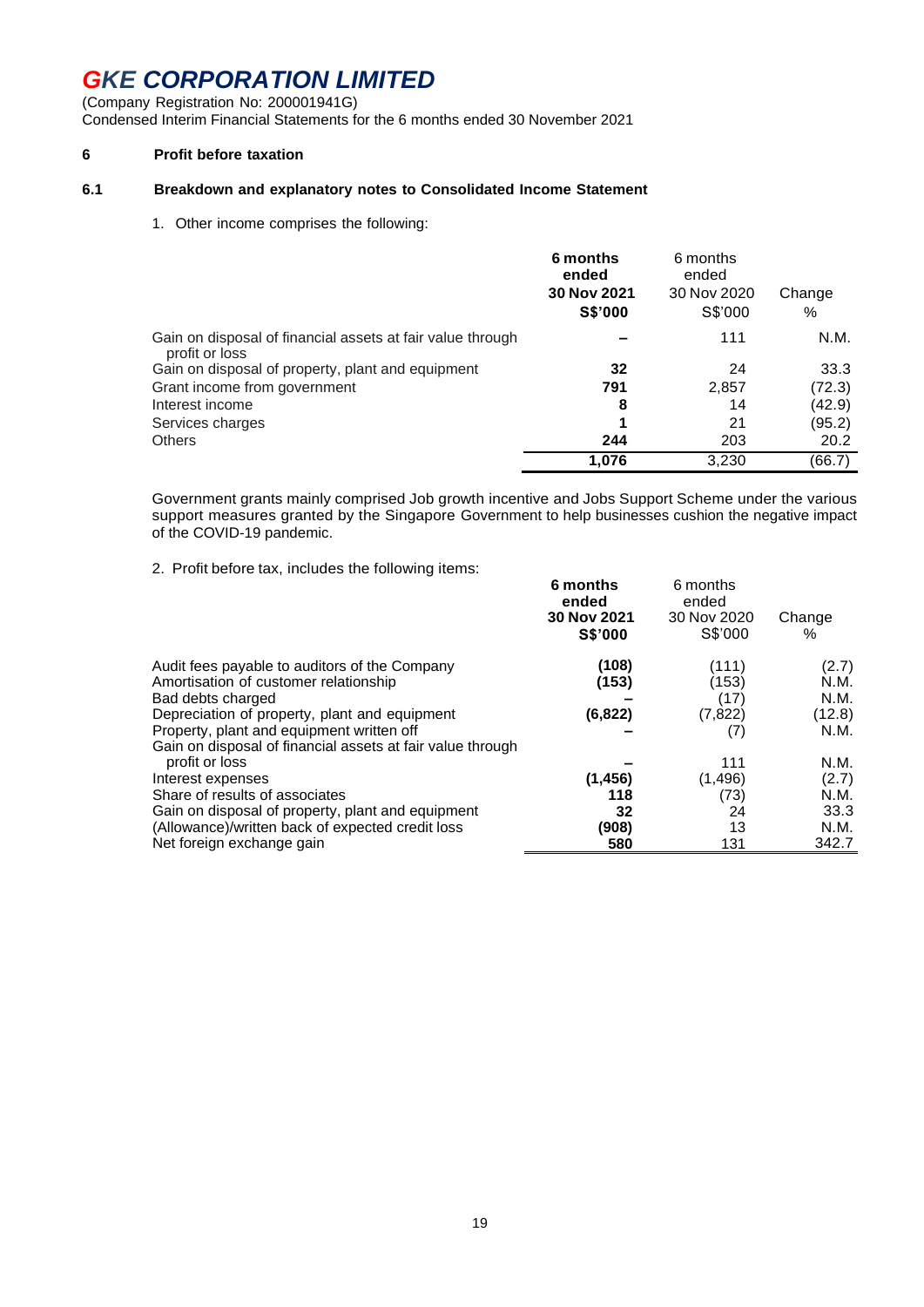(Company Registration No: 200001941G) Condensed Interim Financial Statements for the 6 months ended 30 November 2021

#### **6 Profit before taxation (cont'd)**

#### **6.2 Related party transaction**

Other than disclosed elsewhere in the financial statements, the Group had significant transactions with related parties on terms agreed between the parties as follows:

|                                     | Group                                              |                                             |  |
|-------------------------------------|----------------------------------------------------|---------------------------------------------|--|
|                                     | 6 months<br>ended<br>30 Nov 2021<br><b>S\$'000</b> | 6 months<br>ended<br>30 Nov 2020<br>S\$'000 |  |
| Sale of goods to an associate       | 97                                                 |                                             |  |
| Purchase of goods from an associate | (1.708)                                            |                                             |  |

#### **7 Tax expense**

The Group calculates the period income tax expense using the tax rate that would be applicable to the expected total annual earnings. The major components of income tax expense in the condensed interim consolidated statement of profit or loss are:

|                                         | Group                            |                                  |  |
|-----------------------------------------|----------------------------------|----------------------------------|--|
|                                         | 6 months<br>ended<br>30 Nov 2021 | 6 months<br>ended<br>30 Nov 2020 |  |
| Current income tax<br>Deferred tax      | 1,871<br>(26)                    | 2,370<br>710                     |  |
|                                         | 1,845                            | 3,080                            |  |
| Overprovision in prior financial years: |                                  |                                  |  |
| - Deferred income tax                   |                                  | (165)                            |  |
|                                         | 1,845                            | 2,915                            |  |
|                                         |                                  |                                  |  |

#### **8 Dividend**

|                                                                                                   | <b>Group and Company</b>      |                        |  |
|---------------------------------------------------------------------------------------------------|-------------------------------|------------------------|--|
| Declared and paid during the financial year:                                                      | 30 Nov 2021<br><b>S\$'000</b> | 31 May 2021<br>S\$'000 |  |
| Dividends on ordinary shares:<br>- Final exempt (one-tier) dividend for 2021: 0.40 Singapore cent |                               |                        |  |
| (2020: Nil) per ordinary share                                                                    | 3,100                         |                        |  |
|                                                                                                   | 3.100                         |                        |  |
|                                                                                                   |                               |                        |  |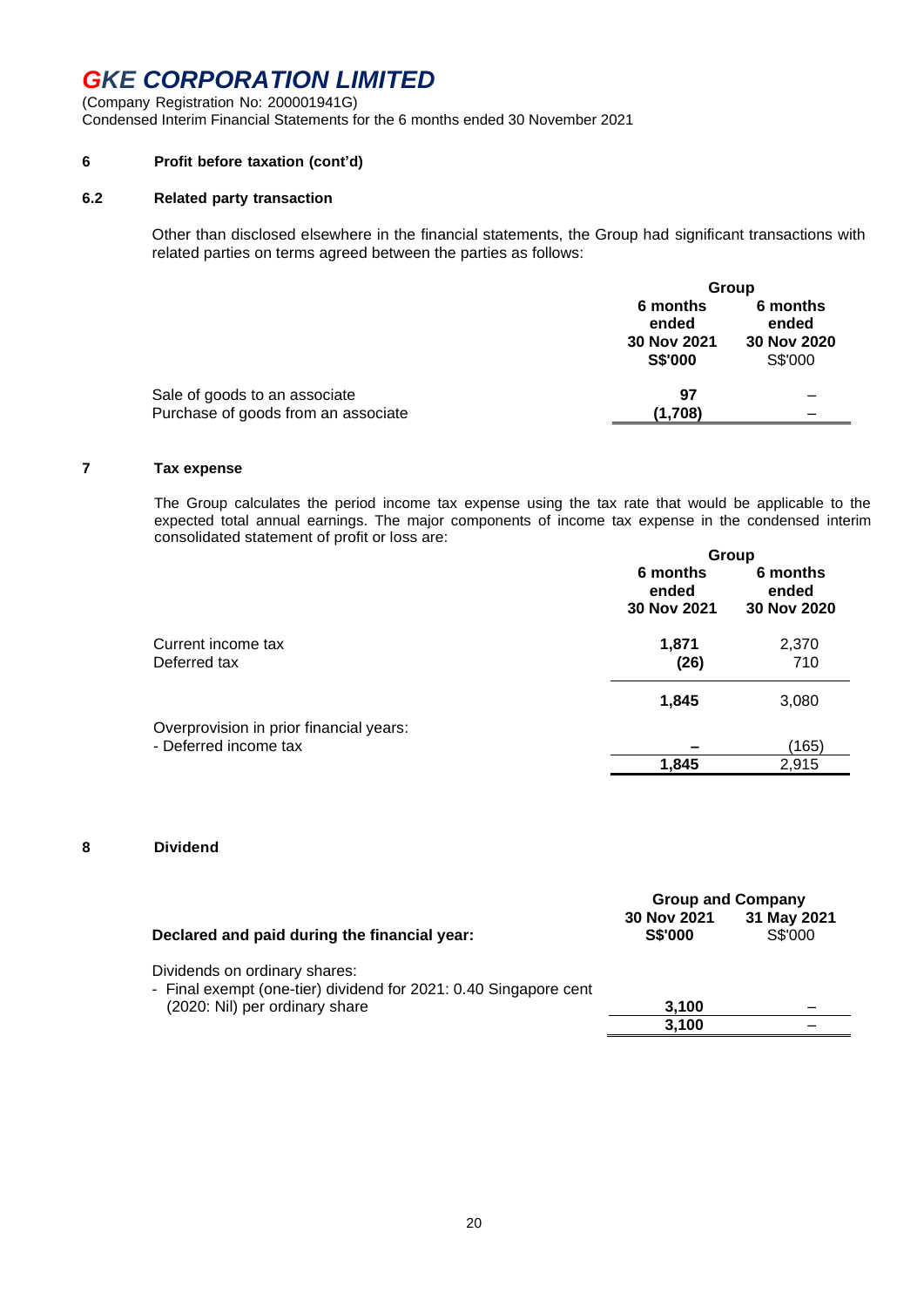(Company Registration No: 200001941G) Condensed Interim Financial Statements for the 6 months ended 30 November 2021

#### **9 Earnings per share**

|                                                                                                                                   | Group                                                          |                        |  |
|-----------------------------------------------------------------------------------------------------------------------------------|----------------------------------------------------------------|------------------------|--|
|                                                                                                                                   | 6 months ended 6 months ended<br>30 Nov 2021<br><b>S\$'000</b> | 30 Nov 2020<br>S\$'000 |  |
| Earnings per share (in SGD cent)<br>- Basic $(1)$<br>- Fully diluted (2)                                                          | 0.49<br>0.49                                                   | 0.84<br>0.84           |  |
| <sup>(1)</sup> Calculated based on weighted average number of shares<br>(2) Calculated based on weighted average number of shares | 775,124,090                                                    | 777,549,104            |  |
| for diluted earnings                                                                                                              | 775,124,090                                                    | 777,549,104            |  |

#### **10 Net Asset Value ("NAV")**

|                                                                     | Group       |                         |             | Company                 |
|---------------------------------------------------------------------|-------------|-------------------------|-------------|-------------------------|
|                                                                     |             | 30 Nov 2021 30 Nov 2020 |             | 30 Nov 2021 30 Nov 2020 |
| Net assets (S\$'000)                                                | 90,282      | 83.989                  | 52.817      | 52,576                  |
| NAV per share (in SGD each)<br>Number of shares used in calculating | 11.65       | 10.84                   | 6.81        | 6.78                    |
| <b>NAV</b>                                                          | 775,124,090 | 775.124.090             | 775.124.090 | 775.124.090             |

#### **11 Property, plant and equipment**

During the six months ended 30 Nov 2021, the Group acquired property, plant and equipment with an aggregate cost of S\$4,529,000 (30 Nov 2020: S\$4,307,000) of which S\$1,855,000 (30 Nov 2020: S\$Nil) relates to the new leases of right-of-use assets which were not acquired by means of hire purchase and S\$Nil (30 Nov 2020: S\$1,428,000) were acquired by means of hire purchase arrangement. Cash payment of S\$2,674,000 (30 Nov 2020: S\$2,879,000) were made to purchase property, plant and equipment.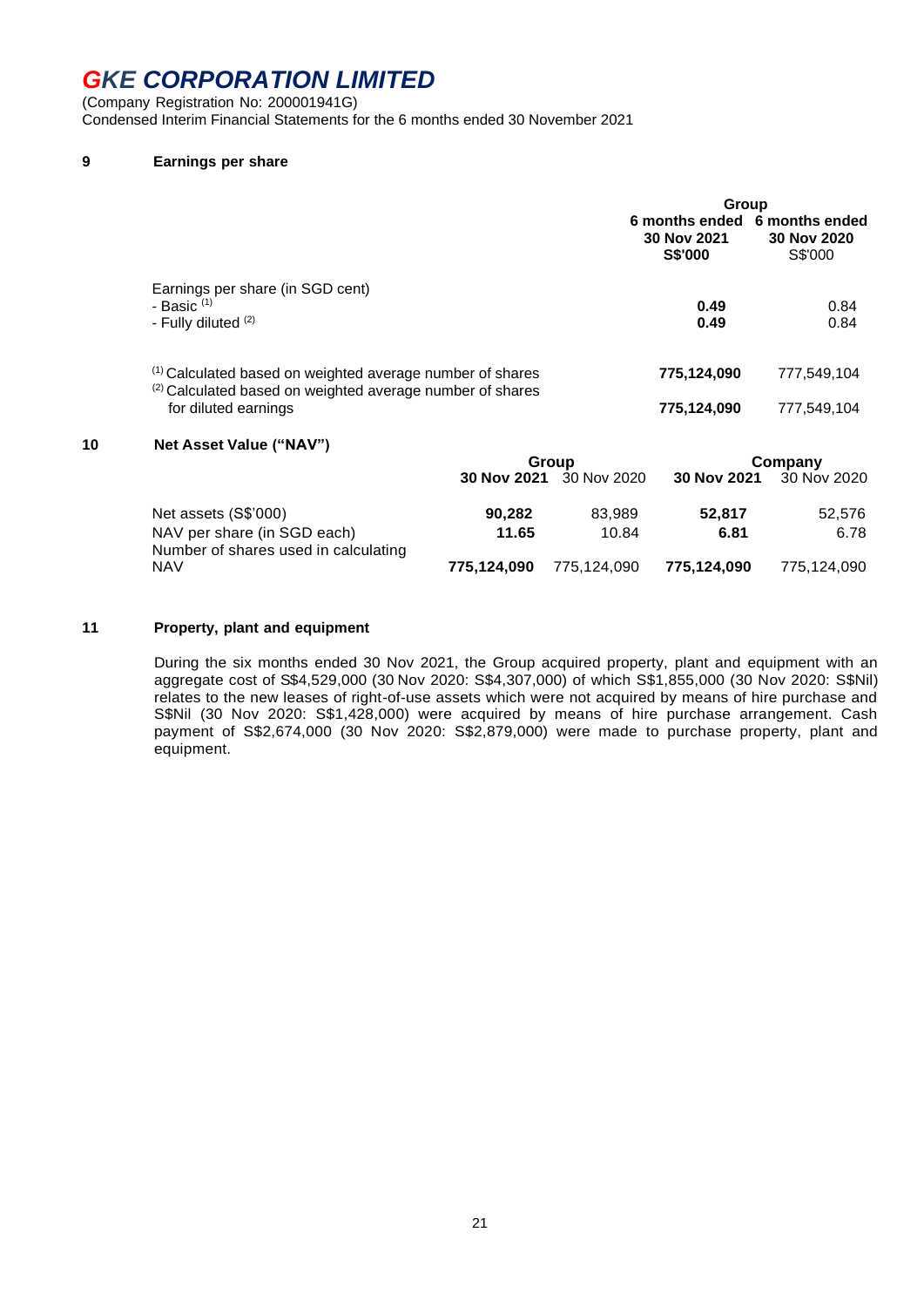(Company Registration No: 200001941G) Condensed Interim Financial Statements for the 6 months ended 30 November 2021

### **12 Intangible assets**

|                                                               | Group              |                                            |                                   |                        |
|---------------------------------------------------------------|--------------------|--------------------------------------------|-----------------------------------|------------------------|
|                                                               | Goodwill<br>\$'000 | <b>Customer</b><br>relationships<br>\$'000 | <b>Mining</b><br>rights<br>\$'000 | <b>Total</b><br>\$'000 |
| Cost:<br>At 1 June 2020                                       | 5,655              | 4,019                                      | 1,032                             | 10,706                 |
| <b>Exchange Differences</b><br>At 31 May 2021 and 1 June 2021 | 5,655              | 4,019                                      | 18<br>1,050                       | 18<br>10,724           |
| <b>Exchange Differences</b>                                   |                    |                                            | 35                                | 35                     |
| At 30 Nov 2021                                                | 5,655              | 4,019                                      | 1,085                             | 10,759                 |
| Accumulated amortisation and<br>impairment:                   |                    |                                            |                                   |                        |
| At 1 June 2020<br>Amortisation                                | 1,912              | 3,231<br>305                               |                                   | 5,143<br>305           |
| Impairment loss                                               | 402                |                                            |                                   | 402                    |
| At 31 May 2021 and 1 June 2021<br>Amortisation                | 2,314              | 3,536<br>153                               |                                   | 5,850<br>153           |
| At 30 Nov 2021                                                | 2,314              | 3,689                                      |                                   | 6,003                  |
| Net carrying amount                                           |                    |                                            |                                   |                        |
| At 31 May 2021                                                | 3,341              | 483                                        | 1,050                             | 4,874                  |
| At 30 Nov 2021                                                | 3,341              | 330                                        | 1,085                             | 4,756                  |

#### Customer relationships

Customer relationships relates to the ability to make regular contact with recurring customers. The useful lives of the customer relationships are estimated to be 2 to 7 years.

#### Mining rights

Mining rights relates to mining rights acquired by the Group's wholly owned subsidiary, Wuzhou Xing Jian Readymix Co., Ltd ("**Wuzhou Xing Jian**") in the PRC from the municipal land authority in the Cangwu County. The useful lives of the mining rights are approximately 9 years.

#### Amortisation expense

The amortisation of customer relationships is included in "Administrative expenses" line item in the profit or loss.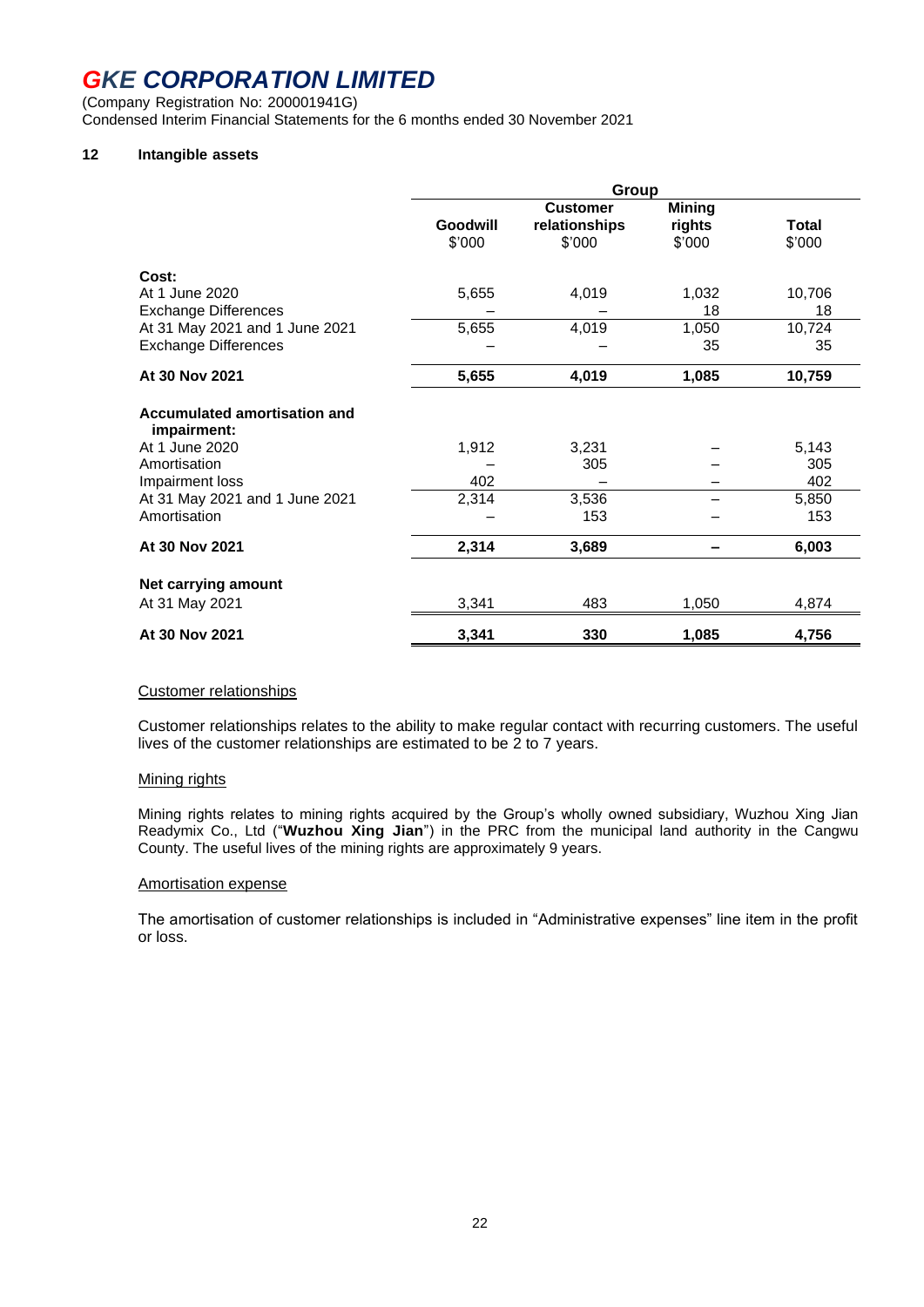(Company Registration No: 200001941G) Condensed Interim Financial Statements for the 6 months ended 30 November 2021

#### **13 Borrowings and Lease Liabilities**

|                    | Group                  |                        | Company                       |                        |
|--------------------|------------------------|------------------------|-------------------------------|------------------------|
|                    | 30 Nov 2021<br>S\$'000 | 31 May 2021<br>S\$'000 | 30 Nov 2021<br><b>S\$'000</b> | 31 May 2021<br>S\$'000 |
| <b>Current</b>     |                        |                        |                               |                        |
| Bank loans         | 10,789                 | 9,932                  | 731                           | 545                    |
| Lease liabilities  | 5,940                  | 5,728                  | 35                            | 130                    |
|                    | 16,729                 | 15,660                 | 766                           | 675                    |
| <b>Non-current</b> |                        |                        |                               |                        |
| Bank loans         | 49,188                 | 52,907                 | 2,088                         | 2,455                  |
| Lease liabilities  | 23,274                 | 24,604                 | 76                            |                        |
|                    | 72,462                 | 77,511                 | 2,164                         | 2,455                  |
| <b>Total</b>       | 89.191                 | 93.171                 | 2.930                         | 3.130                  |

Borrowings are secured by corporate guarantee from GKEC, first legal mortgage over the properties located at 6 Pioneer Walk, 7 Kwong Min Road and 39 Benoi Road, charge on property, plant and equipment of Wuzhou Xing Jian Readymix Co., Ltd..

The Group has lease contracts for various items of property, vehicles and other equipment used in its operations. Leases of property generally have lease terms between 1 and 18 years, the vehicles and other equipment generally have lease terms between 1 and 4 years (2020: between 1 and 3 years), the plant and machinery generally have lease terms of 10 years, while the land use rights generally have lease term of 50 years. The Group's obligations under its leases are secured by the lessor's title to the leased assets. Generally, the Group is restricted from assigning and subleasing the leased assets and some contracts require the Group to maintain certain financial ratios.

The Group also has certain leases of other equipment with lease terms of 12 months or less and leases of office equipment with low value. The Group applies the 'short-term lease' and 'lease of low-value assets' recognition exemptions for these leases.

#### **14 Issued Share Capital**

|                                                                                                            | <b>Group and Company</b> |                               |
|------------------------------------------------------------------------------------------------------------|--------------------------|-------------------------------|
|                                                                                                            | 30 Nov 2021              | 31 May 2021                   |
| Total number of issued shares (excluding treasury shares):<br>At beginning and end of the financial period | 794,700,540              | 794,700,540                   |
| <b>Treasury shares</b><br>At beginning of the period<br>Share buyback                                      | (19, 576, 450)           | (13, 227, 950)<br>(6,348,500) |
| At end of the period                                                                                       | (19, 576, 450)           | (19.576.450)                  |
| Total                                                                                                      | 775,124,090              | 775,124,090                   |

There was no change in the issued and paid-up capital of the Company since the previous period reported on.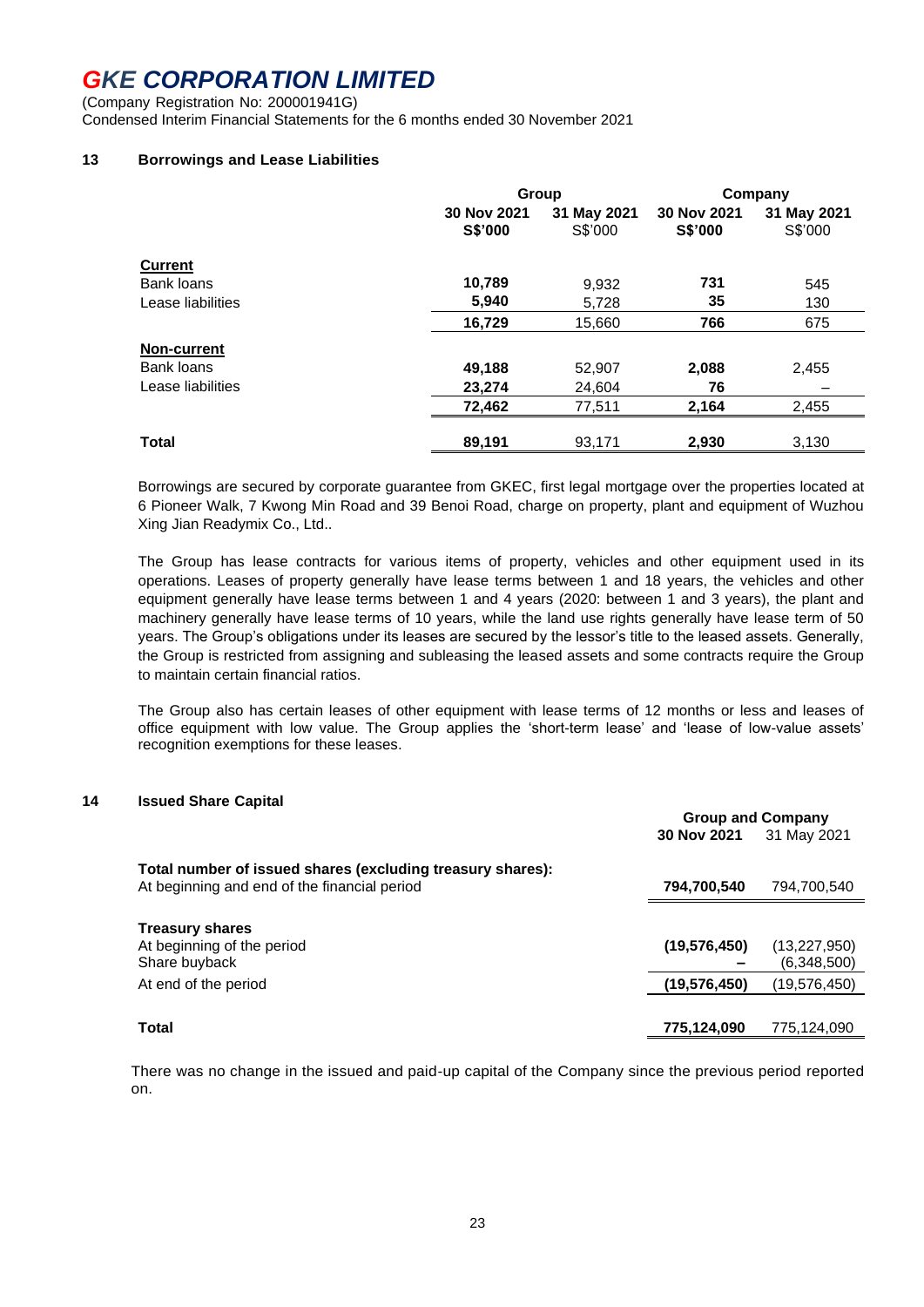(Company Registration No: 200001941G) Condensed Interim Financial Statements for the 6 months ended 30 November 2021

#### **15 Subsequent Events**

There are no known subsequent events which have led to adjustments to this set of condensed interim financial statements.

On 21 December 2021, the Company has entered into a sale and purchase agreement with the shareholders of Fair Chem Industries Pte Ltd ("**Fair Chem**") for the acquisition of 2,620,000 ordinary shares of Fair Chem. The financial effects of this transaction have not been included in this interim financial statements for the 6 months ended 30 November 2021.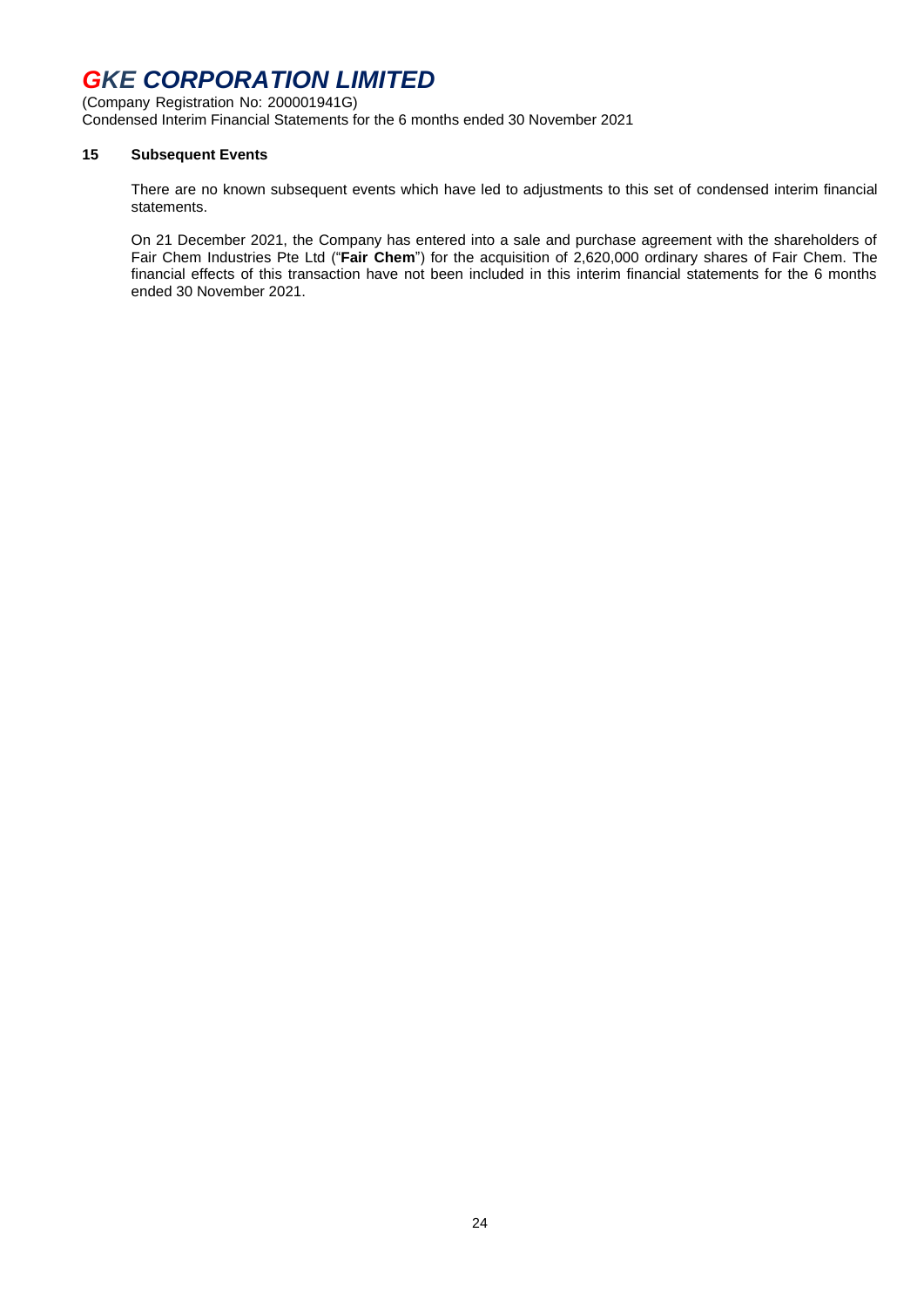(Company Registration No: 200001941G) Condensed Interim Financial Statements for the 6 months ended 30 November 2021

### **G. Other information required by Listing Rule Appendix 7.2**

#### **1. Review**

The condensed consolidated statement of financial position of GKE Corporation Limited and its subsidiaries as at 30 November 2021 and the related condensed consolidated income statement and other comprehensive income, condensed consolidated statement of changes in equity and condensed consolidated statement of cash flows for the six-month period then ended and certain explanatory notes have not been audited or reviewed by the auditors of the Company.

#### **2. Review of performance of the Group**

#### **Sales**

|                           | Group                            |             |        |
|---------------------------|----------------------------------|-------------|--------|
|                           | 6 months ended<br>6 months ended |             |        |
|                           | 30 Nov 2021                      | 30 Nov 2020 |        |
|                           | ("1H FY22")                      | ("1H FY21") | Change |
|                           | <b>S\$'000</b>                   | S\$'000     | %      |
| Third party logistics     | 36,118                           | 31,082      | 16.2   |
| Infrastructural logistics | 18,773                           | 28,968      | (35.2) |
| Agriculture               | 93                               |             | N.M    |
|                           | 54,984                           | 60,050      | (8.4)  |

The Group recorded an 8.4% decrease in revenue from S\$60.1 million in 1H FY21 to S\$55.0 million in 1H FY22. The decrease was mainly due to a drop in infrastructural logistics revenue and offset with higher revenue contributed by the increase in storage revenue from the third party logistics segment.

Cost of sales decreased by 9.3% from S\$45.5 million in 1H FY21, compared with S\$41.3 million in 1H FY22, mainly due to the decrease of cost of sales in the ready-mix concrete manufacturing plant, under the infrastructural logistics segment, which is in tandem with the decrease in sales and offset by the increase in cost of logistics segment in Singapore.

The Group's gross profit decreased by 5.7% from S\$14.5 million, compared with S\$13.7 million in 1H FY22. The group's gross margin increased from 24.2% in 1H FY21 to 24.9% in 1H FY22, mainly due to higher utilisation of warehousing space and increase in transportation and handling service.

Other income decreased by 66.7% from S\$3.2 million in 1H FY21, compared with S\$1.1 million in 1H FY22. The decrease was mainly due to reduction of government support schemes.

Marketing and distribution costs decreased from S\$175,000 in 1H FY21 to S\$100,000 in 1H FY22, this was mainly due to lower expenses incurred on marketing for Wuzhou Xing Jian.

Administrative expenses increased by 26.7% to S\$8.3 million in 1H FY22 from S\$6.5 million in 1H FY22. The increase in 1H FY22 mainly due to increase in staff costs and allowance of expected credit loss of S\$908,000 for receivables in China.

Other credit incurred in 1H FY22 was mainly due to net foreign exchange gain.

Finance costs decreased slightly by 2.7% from S\$1.5 million in 1H FY21 to S\$1.4 million in 1H FY22, mainly due to the absence of finance costs from Van Der Horst Logistics (Shanghai) Co., Ltd. as it was divested in May 2021.

The share of results from associates improved from a loss position to a profitable position due to positive contribution from Cenxi Haoyi Recycling Co., Ltd in China.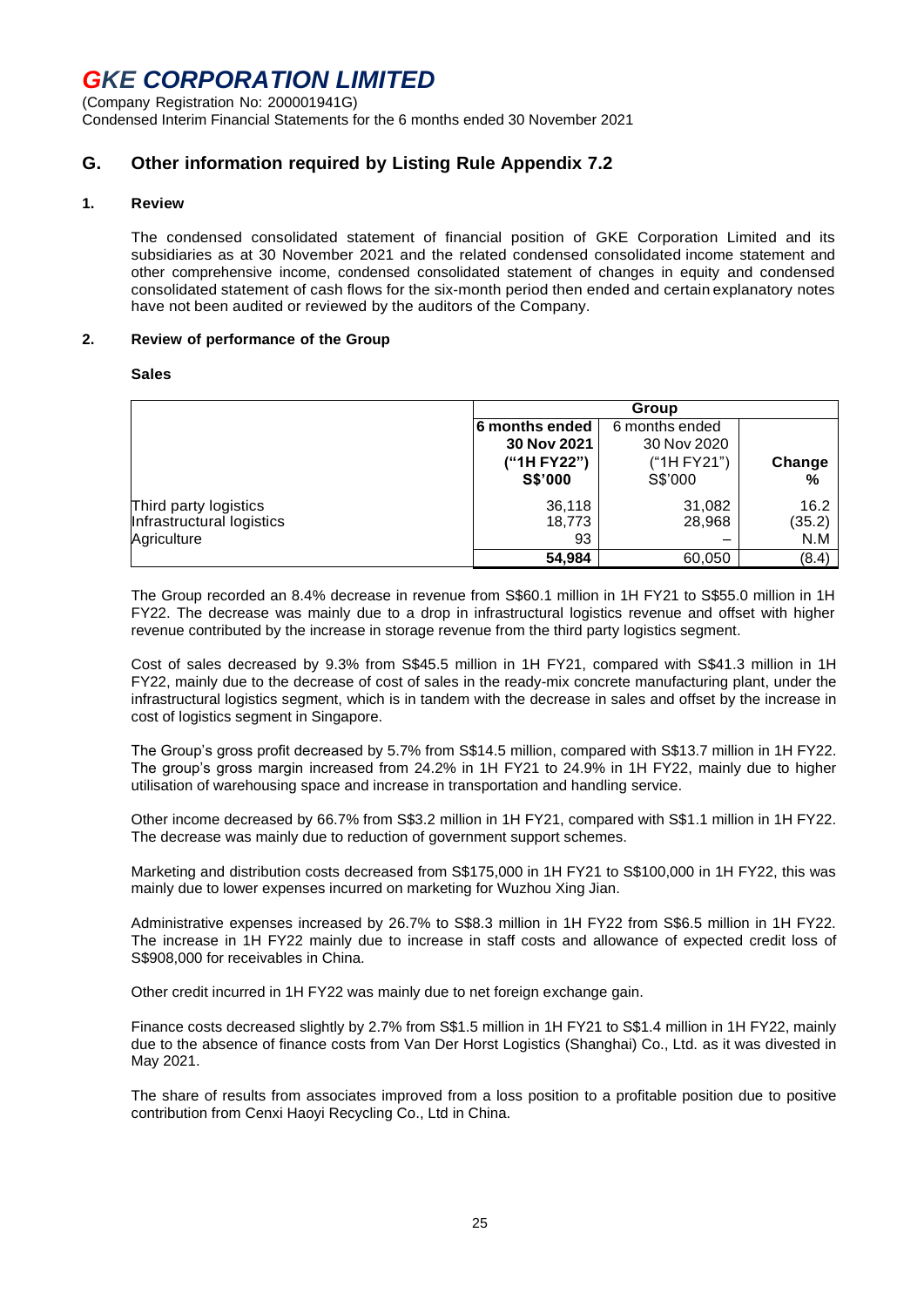(Company Registration No: 200001941G)

Condensed Interim Financial Statements for the 6 months ended 30 November 2021

#### **2. Review of performance of the Group (cont'd)**

The effective tax rate has increased from 30.3% in 1H FY21 to 32.6% in 1H FY22, mainly due to reversal of overprovision of deferred tax expenses in 1H FY21.

The decrease in profit before tax was mainly due to lower contribution from infrastructural logistics revenue because of decrease in its revenue, allowance of expected credit loss of S\$908,000, and decrease in government support scheme by S\$2.2 million and absence of property tax rebate and rental relief in 1H FY22.

Other comprehensive income mainly comprises change in fair value of cash flow hedges and foreign currency translation of subsidiaries and associates.

#### **Statement of Financial Position**

Non-current assets decreased by S\$1.7 million from S\$130.4 million as at 31 May 2021 to S\$128.7 million as at 30 Nov 2021. The decrease was mainly due to depreciation of property, plant and equipment and amortisation of intangible assets. This was offset by the gain on foreign currency fluctuation in the investment in associate and gain on financial assets at fair value through profit or loss.

Current assets decreased by S\$0.8 million from S\$81.7 as at 31 May 2021 to S\$80.9 as at 30 Nov 2021. This was mainly due to decrease in cash and cash equivalents from S\$30.9 million as at 31 May 2021 to S\$27.6 million as at 30 Nov 2021. The decrease was offset with the increase in trade and other receivables.

Non-current liabilities decreased by S\$5.1 million from S\$81.0 million as at 31 May 2021 to S\$75.9 million as at 30 Nov 2021. The decrease was mainly due to payment of principal portion of lease liabilities, repayment of borrowings and other liabilities.

Current liabilities increased by S\$0.8 million from S\$42.6 million as at 31 May 2021 to S\$43.4 million as at 30 Nov 2021. The increase was mainly due to increase in the borrowing, lease liabilities and tax payable and offset with the decrease in fair value of derivative liabilities.

Shareholders' equity increased from S\$88.4 million as at 31 May 2021 to S\$90.3 million as at 30 Nov 2021 due to profit for the period under review and partially offset by dividend paid.

#### **Statement of Cash Flows**

During 1H FY22, the net cash generated from operations amounted to approximately S\$9.9 million. This comprises positive operating cash flows before changes in working capital of S\$15.2 million, adjusted by net working capital outflow of S\$3.8 million, interest received and taxes paid of S\$8,000 and S\$1.5 million, respectively.

Net cash used in investing activities of S\$2.6 million was mainly due to purchase of property, plant and equipment amounting to S\$2.7 million.

Net cash used in financing activities of S\$9.2 million was mainly due to the repayment of loans and borrowings, payment of principal portion of lease liabilities which was offset with the proceeds from bank borrowing of S\$0.6 million and the decrease in short-term deposits pledged of S\$1.4 million.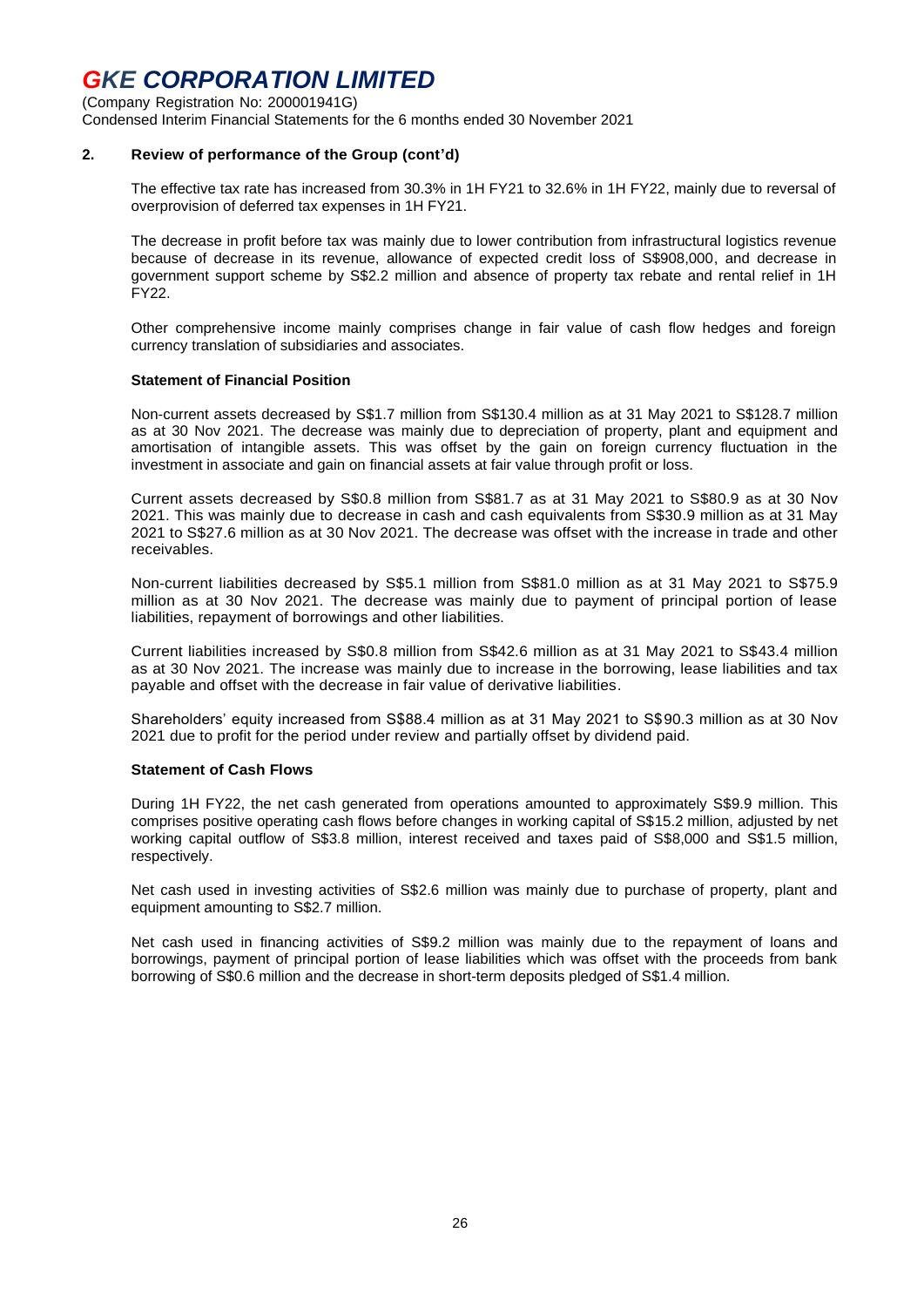(Company Registration No: 200001941G)

Condensed Interim Financial Statements for the 6 months ended 30 November 2021

**3. Where a forecast, or a prospect statement, has been previously disclosed to shareholders, any variance between it and the actual results**

Not applicable.

#### **4. A commentary at the date of the announcement of the significant trends and competitive conditions of the industry in which the group operates and any known factors or events that may affect the group in the next reporting period and the next 12 months.**

The emergence of new coronavirus variants has slowed down the reopening plans of economies, and the impact of the pandemic, resulting in slower business activities and affecting the survivability of businesses continues to take its toll.

The Group is mindful of the evolving changes in the business environment and continues to take proactive initiatives to further enhance its capabilities, particularly in the warehousing and logistics sector in Singapore. These initiatives include implementing digitised systems and processes to improve operational efficiency, and at the same time, seeking viable opportunities to develop core warehousing and logistics capabilities to broaden its earnings base.

On 21 December 2021, the Group announced its acquisition of Fair Chem Industries Pte Ltd, an established specialty chemicals warehouse operator with tolling and specialty chemical manufacturing capabilities in Singapore. This proposed acquisition could potentially increase the Group's warehousing storage space, broaden its business capabilities in the chemical sector, and further improve its financial performance.

The Group's strategic investment in infrastructural materials and services in the People's Republic of China ("**China**") faced with unexpected turmoil in the property sector in China during the first half of the financial year ("**1H FY22**"), has seen the situation stabilising. While there is continuing demand for ready-mixed concrete ("**RMC**") in its Wuzhou RMC manufacturing plant, the management adopted a prudent approach on its receivables and supply of RMC. The RMC manufacturing facility in Cenxi City ("**Cenxi Xing Jian**") has submitted their application and RMC product samples to the relevant authorities for product quality grading and certification. Upon obtaining the Construction Enterprise Qualification certificate from the Ministry of Housing and Urban-Rural Development of China, Cenxi Xing Jian will be able to sell their RMC products commercially. Meanwhile, the associated company, Cenxi Haoyi Recycling Co., Ltd, which focuses on construction waste materials recycling and is located beside Cenxi Xing Jian, is expected to grow progressively with Cenxi Xing Jian as it supplies part of the recycled raw materials as feedstock to the RMC plant.

The Group will update shareholders on the progress of its business operations in both Singapore and China, as and when developments arise.

#### **5. Dividend**

#### *(a) Current Financial Period Reported On*

Any dividend declared for the current financial period reported on?

No.

#### *(b) Corresponding Period of the Immediately Preceding Financial Year*

Any dividend declared for the corresponding period of the immediately preceding financial year?

No.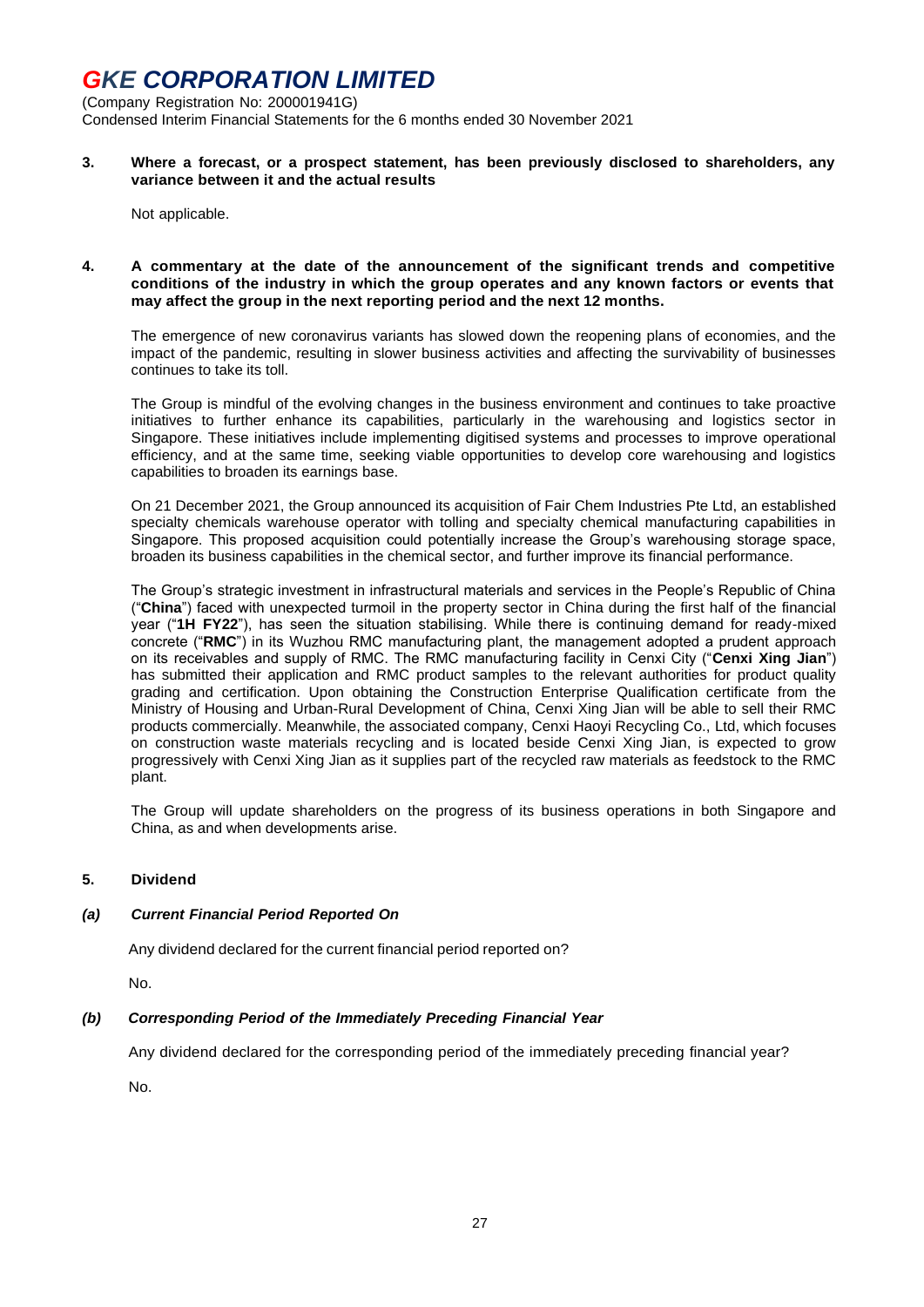(Company Registration No: 200001941G) Condensed Interim Financial Statements for the 6 months ended 30 November 2021

#### **5. Dividend (Cont'd)**

**(c) Date payable**

Not applicable.

#### **(d) Books closure date**

Not applicable.

#### **6. If no dividend has been declared (recommended), a statement to that effect and the reason(s) for the decision.**

After deliberation, the Board has adopted a prudent approach to conserve cash amidst the current challenging and uncertain business environment. As such, no interim dividend has been proposed for 1H FY2022.

**7. If the Group has obtained a general mandate from shareholders for Interested Person Transaction ("IPT"), the aggregate value of such transactions as required under Rule 920(1)(a)(ii). The Company has no obtained an IPT mandate, if no IPT mandate has been obtained, a statement to that effect.** 

| Name of Interested person  | Aggregate value of all interested person  | Aggregate value of all         |  |  |
|----------------------------|-------------------------------------------|--------------------------------|--|--|
|                            | transactions during the financial year    | interested person transactions |  |  |
|                            | under review (excluding transactions less | conducted under                |  |  |
|                            | than \$100,000 and transactions           | shareholders' mandate          |  |  |
|                            | conducted under shareholders' mandate     | pursuant to Rule 920           |  |  |
|                            | pursuant to Rule 920)                     | (excluding transactions less   |  |  |
|                            |                                           | than \$100,000)                |  |  |
|                            | S\$'000                                   | S\$'000                        |  |  |
| Purchase of goods          |                                           |                                |  |  |
| Cenxi Haoyi Recycling Co., | 1,708                                     | Nil                            |  |  |
| Ltd $(1)$                  |                                           |                                |  |  |

The Company has not obtained an IPT mandate.

(1)The Executive Chairman and Director is deemed to have a controlling interest in Cenxi Haoyi Recycing Co., Ltd.

#### **8. Negative confirmation by the Board pursuant to Rule 705(5)**

The Board of Directors confirms that, to the best of it's knowledge, nothing has come to it's attention which may render the half year financial results of the Company and of the Group for the period ended 30 November 2021 to be false or misleading in any material aspect.

#### **9. Confirmation by the Board pursuant to Rule 720(1) of the listing manual**

The Board of Directors confirms that it has procured all the required undertakings to comply with the Exchange's listing rules from all the Directors and Executive Officers of the Company.